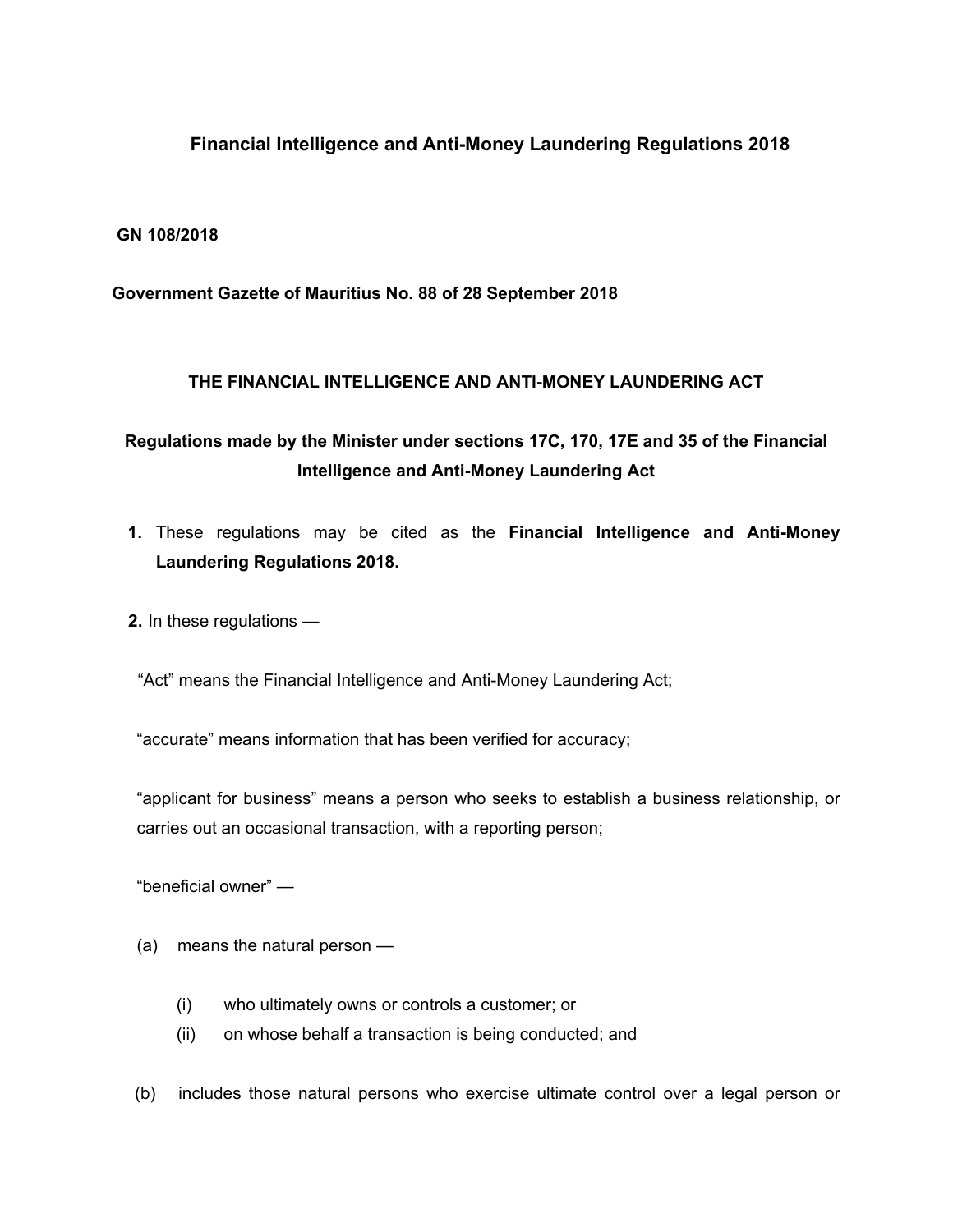arrangement and such other persons as specified in regulations 6 and 7;

"competent authorities" —

- (a) means a public authority to which responsibility to combat money laundering or terrorist financing is designated; and
- (b) includes a supervisory authority, regulatory body and an investigatory authority;

"consolidated supervision", in relation to a financial services group, means supervision of the group by a regulatory body on the basis of the totality of its business, wherever conducted;

"core principles" means the Core Principles for Effective Banking Supervision issued by the Basel Committee on Banking Supervision, the Objectives and Principles for Securities Regulation issued by the International Organization of Securities Commissions, and the Insurance Supervisory Principles issued by the International Association of Insurance Supervisors;

"correspondent banking" means the provision of banking services by one bank, the correspondent bank, or the correspondent bank, to another bank, or the respondent bank;

"cross border wire transfer" —

- (a) means any wire transfer where the ordering financial institution and beneficiary financial institution are located in different countries; and
- (b) includes any chain of wire transfer in which at least one of the financial institutions involved is located in a different country;

"customer" means a natural person or a legal person or a legal arrangement for whom a transaction or account is arranged, opened or undertaken and includes —

- (a) a signatory to a transaction or account;
- (b) any person to whom an account or rights or obligations under a transaction have been assigned or transferred;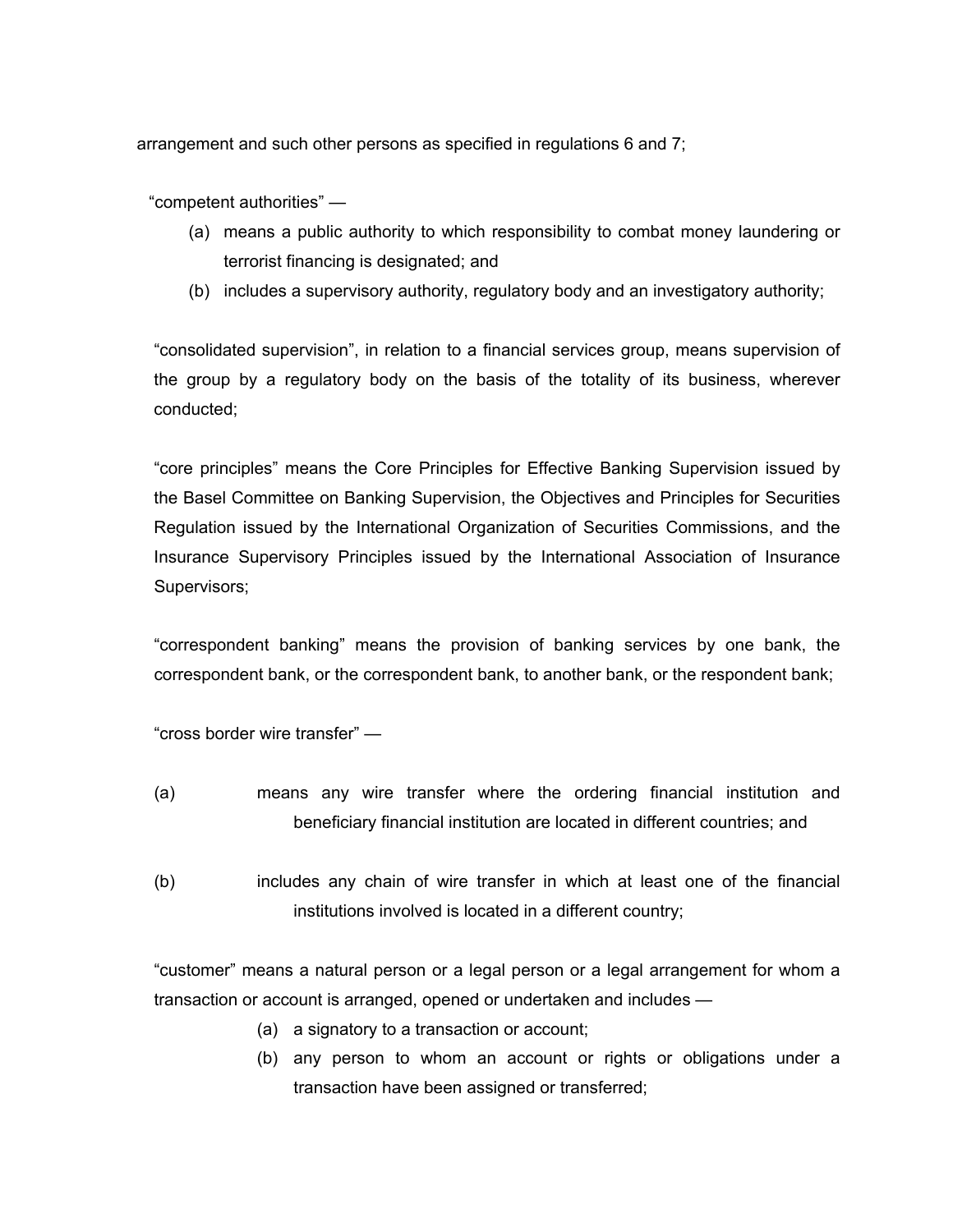- (c) any person who is authorised to conduct a transaction or control an account;
- (d) any person who attempts to take any action referred to above;
- (e) an applicant for business;

"domestic wire transfers" means any wire transfer where the ordering financial institution and beneficiary financial institution are located in Mauritius;

"financial group" means a group that consists of a parent company or of any other entity exercising control and coordinating functions over the rest of the group for the application of group supervision under the core principles, together with branches or subsidiaries that are subject to Anti-Money Laundering or the Combatting the Financing of Terrorism policies and procedures at the group level;

"financial services group" means a group of companies whose activities include to a significant extent activities that are, or if carried on in Mauritius would be, activities regulated by the Bank of Mauritius or the Financial Services Commission;

"identification data" means reliable, independent source documents, data or information;

"international organisations" means entities established by formal political agreements between their member States that have the status of international treaties, whose existence is recognised by law in their member countries, and they are not treated as resident institutional units of the countries in which they are located;

"MVTs provider" means a body corporate licensed by the Bank of Mauritius to carry on the business of money or value transfer services;

"occasional transaction" means any transaction carried out other than in the course of a business relationship;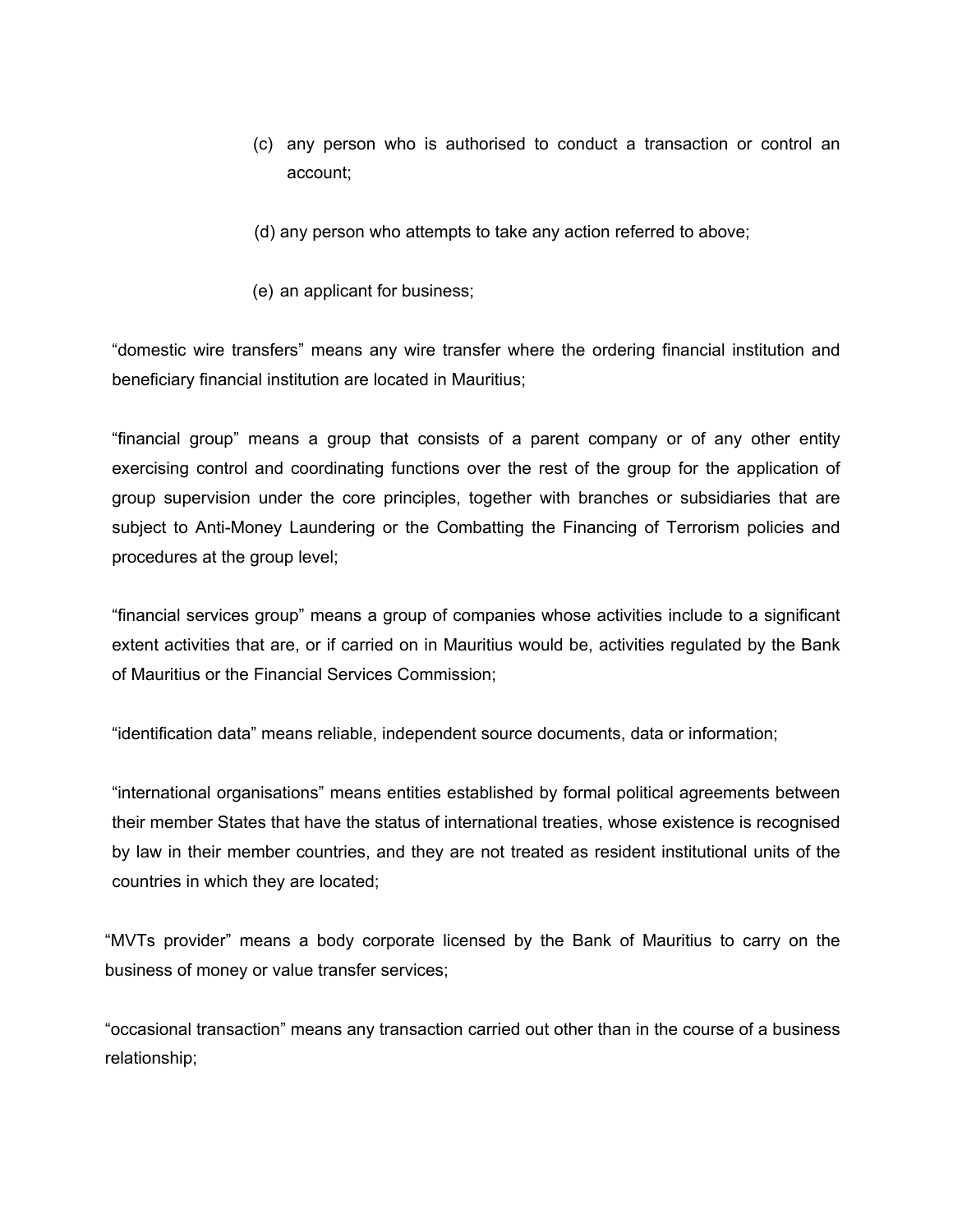"originator" means the account holder who allows the wire transfer from that account, or where there is no account, the person who places the order with the ordering financial institution to perform the wire transfer;

"payable-through account" means a correspondent account that is used directly by third parties to transact business on their own behalf;

"physical presence" —

(a) means meaningful mind and management located within a country; and

(b) excludes the existence of simply a local agent or low level staff

"politically exposed person" or "PEP" —

(a) means a foreign PEP, a domestic PEP and an international organisation PEP; and

(b) for the purposes of this definition —

"domestic PEP" means a natural person who is or has been entrusted domestically with prominent public functions in Mauritius and includes the Head of State and of government, senior politicians, senior government, judicial or military officials, senior executives of state owned corporations, important political party officials and such other person or category of persons as may be specified by a supervisory authority or regulatory body after consultation with the National Committee;

 "foreign PEPs" means a natural person who is or has been entrusted with prominent public functions by a foreign country, including Heads of State or of government, senior politicians, senior government, judicial or military officials, senior executives of state owned corporations, important political party officials and such other person or category of persons as may be specified by a supervisory authority or regulatory body after consultation with the National Committee;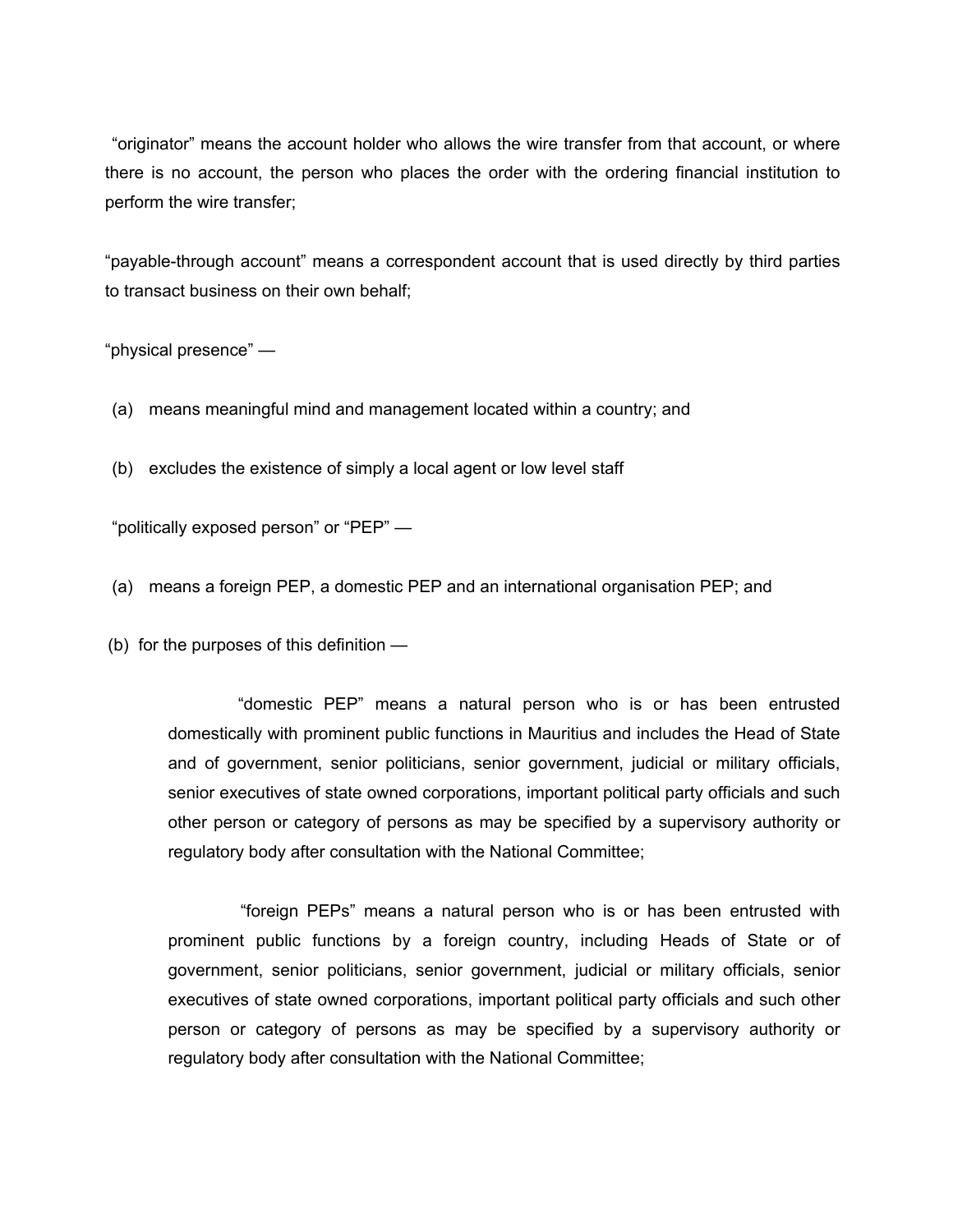"international organisation PEP" means a person who is or has been entrusted with a prominent function by an international organisation and includes members of senior management such as directors, deputy directors and members of the board or equivalent functions, or individuals who have been entrusted with equivalent functions, including directors, deputy directors and members of the board or equivalent functions and such other person or category of persons as may be specified by a supervisory authority or regulatory body after consultation with the National Committee;

"reasonable measures" means appropriate measures which are commensurate with the money laundering or terrorist financing risks;

"satisfied" where reference is made to a reporting person being satisfied as to a matter means the reporting person shall be able to justify his assessment to competent authorities, including a regulatory body, a supervisory authority, an investigatory body or the FlU;

"senior management" means an officer or employee with sufficient knowledge of the institution's money laundering and terrorist financing risk exposure and sufficient seniority to take decisions affecting its risk exposure, and need not, in all cases, be a member of the board of directors;

"shell bank" means a bank that has no physical presence in the country in which it is incorporated and licensed, and which is unaffiliated with a regulated financial group that is subject to effective consolidated supervision;

"wire transfer" means any transaction carried out on behalf of an originator through a financial institution by electronic means with a view to making an amount of funds available to a beneficiary person at a beneficiary financial institution, irrespective of whether the originator and the beneficiary are the same person.

### **Amended by** [GN No. 122 of [2018\]](https://supremecourt.govmu.org/_layouts/CLIS.DMS/search/searchdocumentbykey.aspx?ID=%5BGN%20No.%20122%20of%202018%5D&list=Legislations)**;** [Act No. 9 of [2019\]](https://supremecourt.govmu.org/_layouts/CLIS.DMS/search/searchdocumentbykey.aspx?ID=%5BAct%20No.%209%20of%202019%5D&list=Legislations)

**3.** (1) A reporting person shall —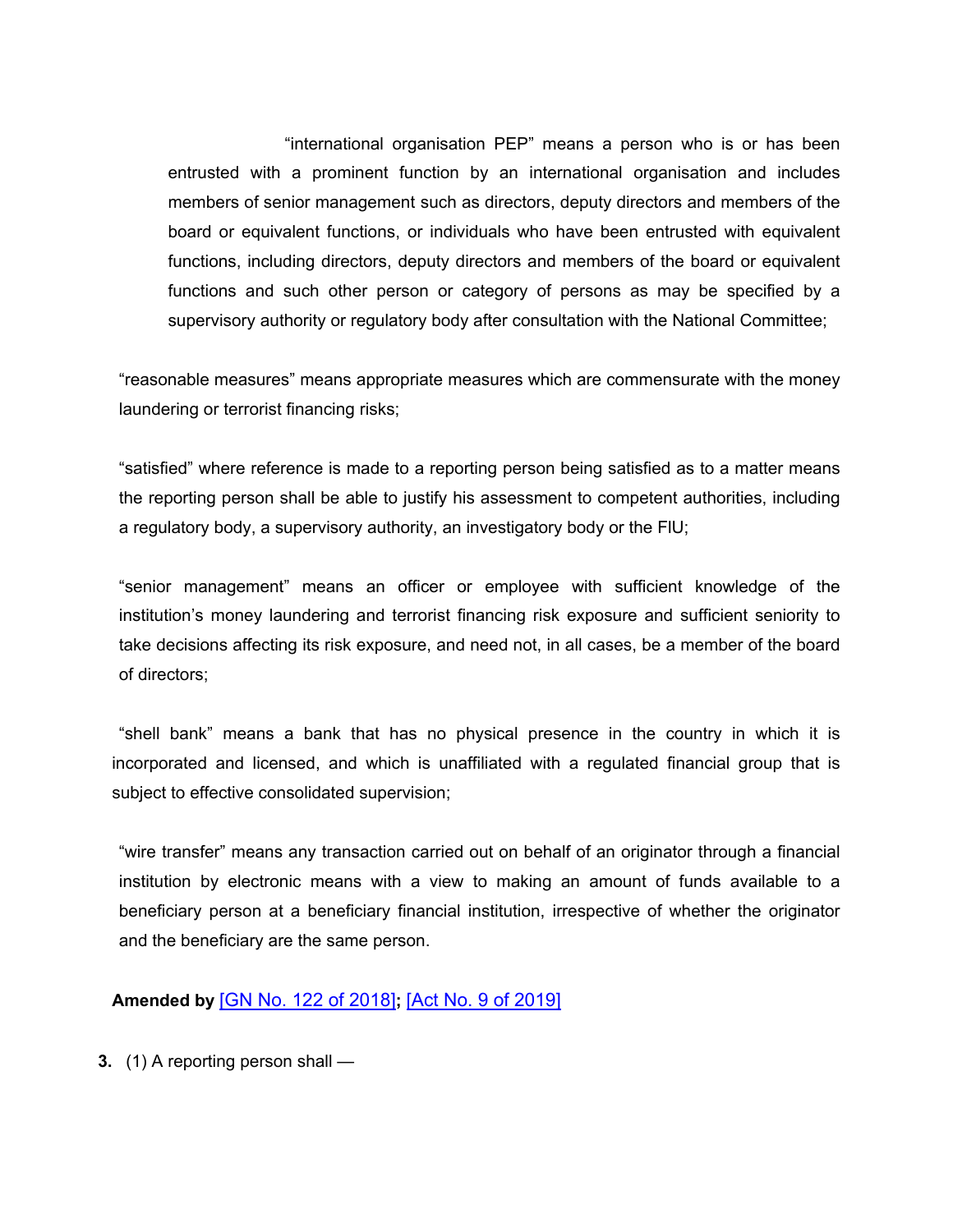(a) identify his customer whether permanent or occasional and verify the identity of his customer using reliable,

independent source documents, data or information, including, where available, electronic identification means, or any other secure, remote or electronic identification process as may be specified by the relevant regulatory body or supervisory authority;

- (b) verify that any person purporting to act on behalf of a customer is so authorised, and shall identify and verify the identity of that person;
- (c) identify the beneficial owner and take reasonable measures to verify the identity of the beneficial owner, using relevant information or data obtained from a reliable source such that the reporting person is satisfied that he knows who the beneficial owner is;
- (d) understand and obtain adequate and relevant information on the purpose and intended nature of a business relationship or occasional transaction;
- (e) conduct ongoing monitoring of a business relationship, including
	- (i) scrutiny of transactions undertaken throughout the course of the relationship, including, where necessary, the source of funds, to ensure that the transactions are consistent with his knowledge of the customer and the business and risk profile of the customer;
	- (ii) ensuring that documents data or information collected under the Customer Due Diligence (CDD) process are kept up to date and relevant by undertaking reviews of existing records, in particular for higher risk categories of customers.

(2) Subject to paragraph (3), where there is a suspicion of money laundering, terrorism financing or proliferation financing, the reporting person shall, notwithstanding any applicable thresholds, undertake CDD measures in accordance with this regulation.

(3) Where a reporting person suspects money laundering, terrorism financing or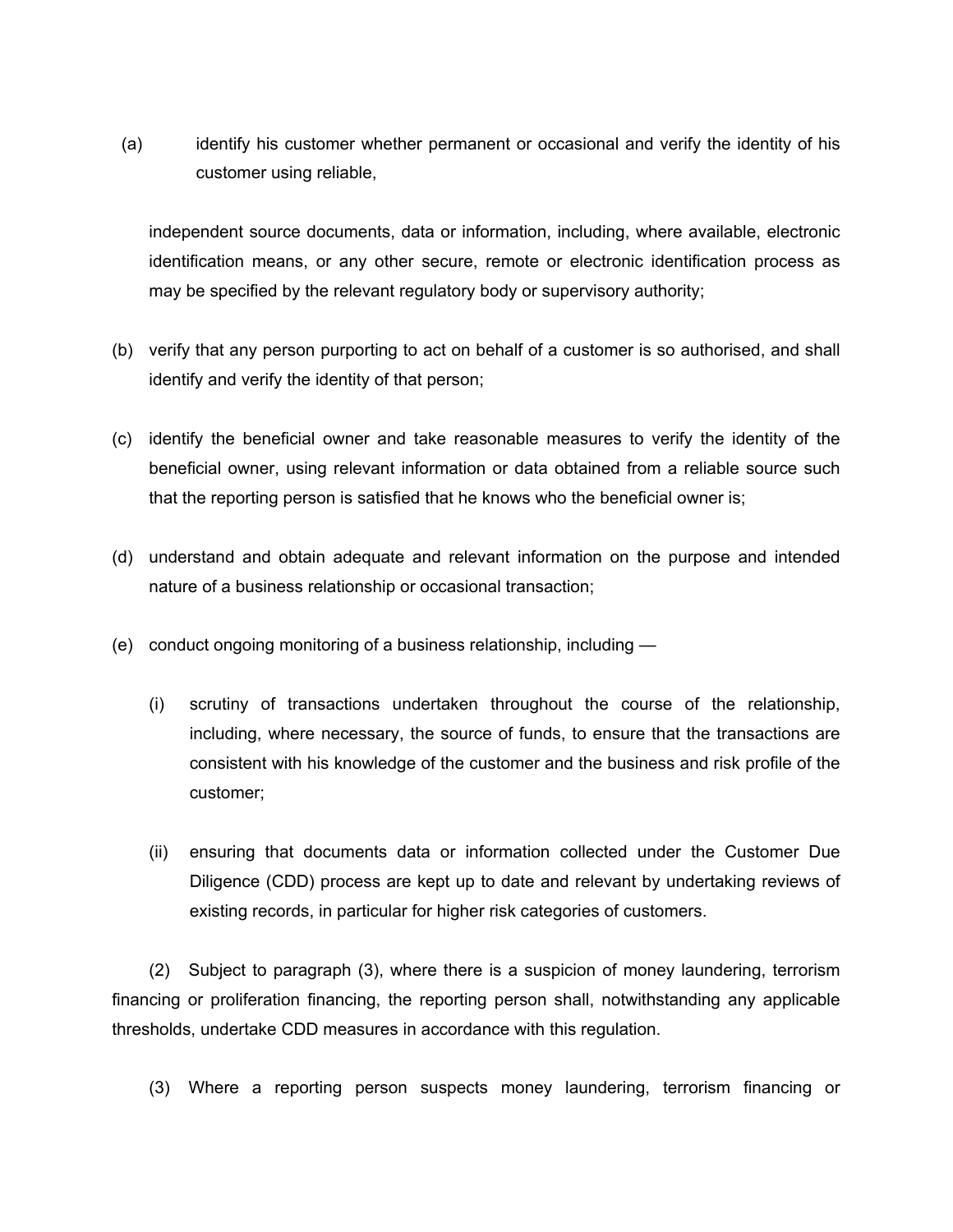proliferation financing, and he reasonably believes that performing the CDD process, may tip-off the customer, he shall not pursue the CDD process and shall file a suspicious transaction report under section 14 of the Act.

(4) A suspicious transaction report under paragraph (3) shall specify the reasons for not pursuing the CDD process.

- **4.** (1) For a customer who is a natural person, a reporting person shall obtain and verify
	- (a) the full legal and any other names, including, marital name, former legal name or alias;
	- (b) the date and place of birth;
	- (c) the nationality;
	- (d) the current and permanent address; and
	- (e) such other information as may be specified by a relevant supervisory authority or regulatory body.

(2) For the purposes of paragraph (1), documentary evidence as may be specified by a relevant regulatory body or supervisory authority shall be used for the purposes of verification of identity requirement.

**5**. (1) Where the customer is a legal person or legal arrangement, a reporting person shall —

- (a) with respect to the customer, understand and document
	- (i) the nature of his business; and
	- (ii) his ownership and control structure;
- (b) identify the customer and verify his identity by obtaining the following information —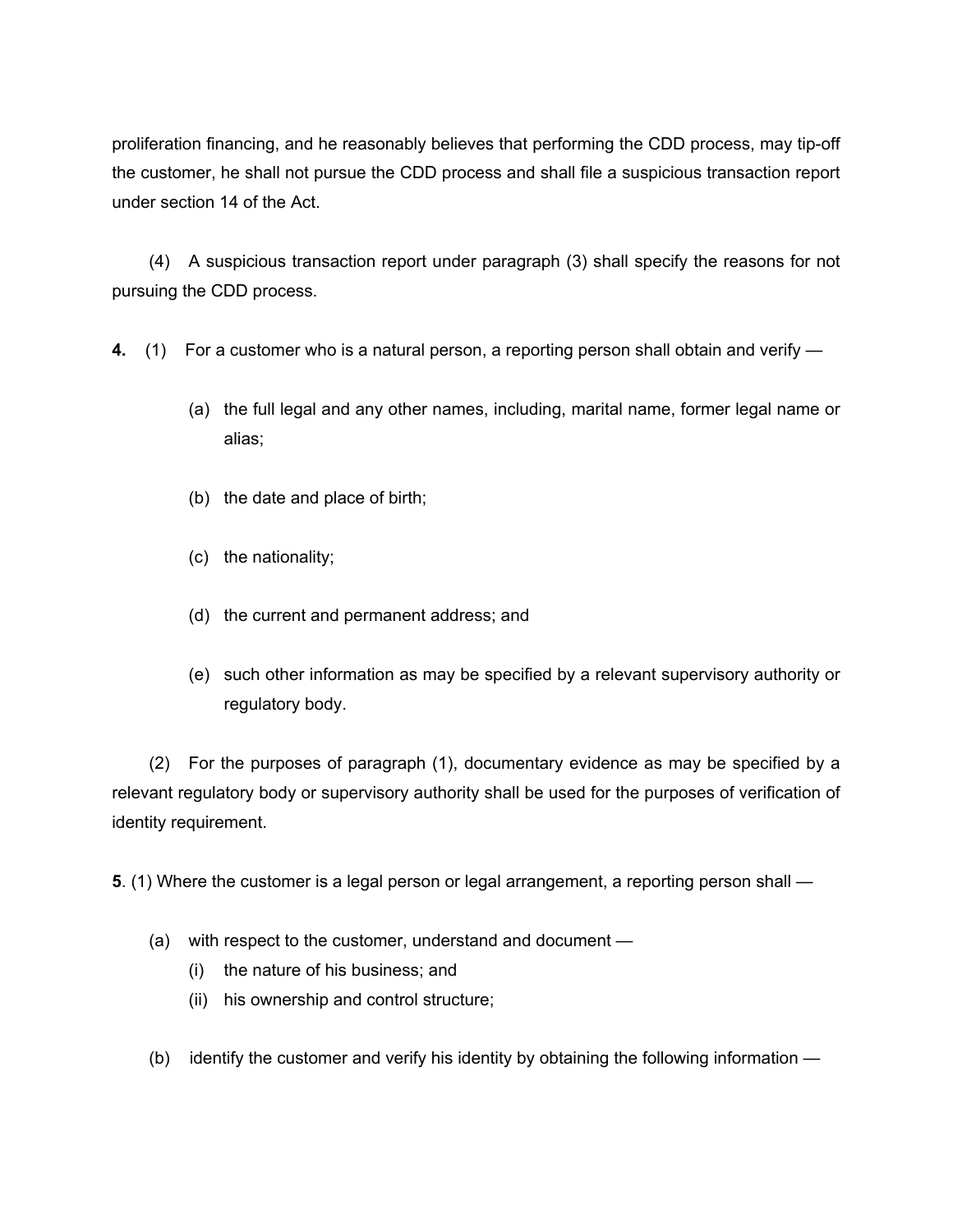- (i) name, legal form and proof of existence;
- (ii) powers that regulate and bind the customer;
- (iii) names of the relevant persons having a senior management position in the legal person or arrangement; and
- (iv) the address of the registered office and, if different, a principal place of business.

 $(2)$  In this regulation  $-$ 

"senior management" means senior managing official.

### **Amended by** [Act No. 9 of [2019\]](https://supremecourt.govmu.org/_layouts/CLIS.DMS/search/searchdocumentbykey.aspx?ID=%5BAct%20No.%209%20of%202019%5D&list=Legislations)

**6.** (1) Where the customer is a legal person, the reporting person shall identify and take reasonable measures to verify the identity of beneficial owners by obtaining information on —

- (a) the identity of all the natural persons who ultimately have a controlling ownership interest in the legal person;
- (b) where there is doubt under subparagraph (a) as to whether the person with the controlling ownership interest is the beneficial owner or where no natural person exerts control through ownership interests, the identity of the natural person exercising control of the legal person through other means as may be specified by relevant regulatory body or supervisory authority; and
- (c) where no natural person is identified under subparagraph (a) or (b), the identity of the natural person who holds the position of senior managing official.

(2) A reporting person shall keep records of the actions taken under paragraph (I) as well as any difficulties encountered during the verification process.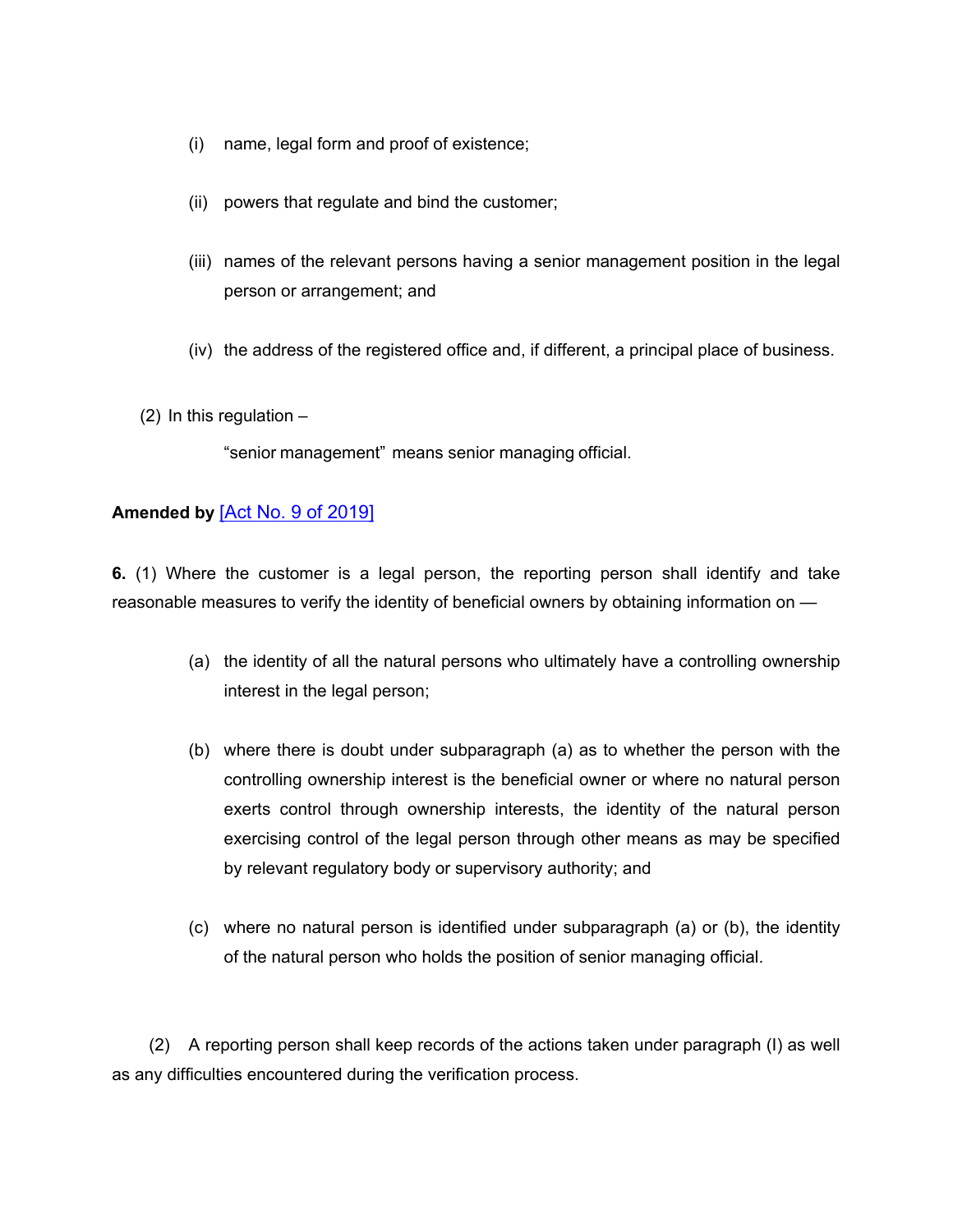# **Amended by** [GN No. 122 of [2018\]](https://supremecourt.govmu.org/_layouts/CLIS.DMS/search/searchdocumentbykey.aspx?ID=%5BGN%20No.%20122%20of%202018%5D&list=Legislations)**;** [Act No. 9 of [2019\]](https://supremecourt.govmu.org/_layouts/CLIS.DMS/search/searchdocumentbykey.aspx?ID=%5BAct%20No.%209%20of%202019%5D&list=Legislations)

**7.** For customers that are legal arrangements, the reporting person shall identify and take reasonable measures to verify the identity of beneficial owners by obtaining information —

- (a) for trusts, on the identity of the settlor, the trustee, the beneficiaries or class of beneficiaries, and where applicable, the protector or the enforcer, and any other natural person exercising ultimate effective control over the trust, including through a chain of control or ownership;
- (b) for other types of legal arrangements, on the identity of the persons in equivalent or similar positions.

**8.** (1) In addition to the CDD measures for a customer and a beneficial owner, a reporting person shall conduct CDD measures under this regulation on the beneficiary of life insurance and other investment related insurance policies as soon as the beneficiary is identified or designated.

(2) For a beneficiary that is identified as a specifically named natural or legal person or legal arrangement, the reporting person shall take the name of that person.

(3) For a beneficiary that is designated by characteristics or class, or by other means, the reporting person shall obtain sufficient information concerning the beneficiaries to satisfy the life or investment-related insurance business that he will be able to establish the identity of the beneficiary at the time of the payout.

(4) In all the above cases, the reporting person shall verify the identity of the beneficiary at the time of the payout.

(5) Where a reporting person is unable to comply with this regulation, it shall make a suspicious transaction report under section 14 of the Act.

**9.** (1) Subject to paragraph (3), a reporting person shall verify the identity of the customer and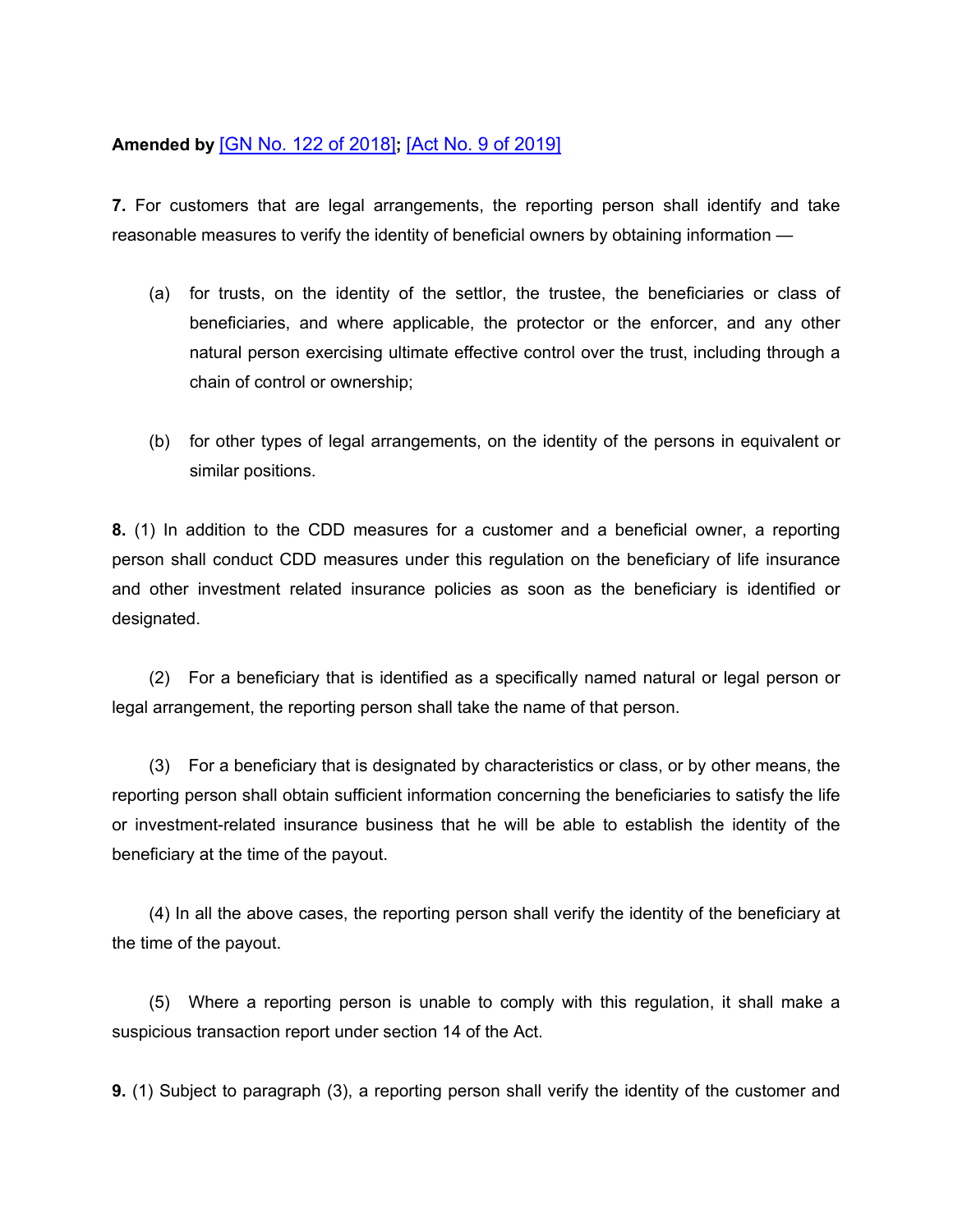beneficial owner before or during the course of establishing a business relationship or conducting transactions for occasional customers.

(2) Where doubts exist about the veracity or adequacy of previously obtained customer identification information, the reporting person shall identify and verify the identity of the customer and beneficial owner before the customer may conduct any further business.

- (3) Subject to paragraph (4), a reporting person may be allowed by the relevant supervisory authority or regulatory body to complete the verification of the identity of the customer and beneficial owner after the establishment of the business relationship, provided that —
	- (a) this is essential not to interrupt the normal conduct of business;
	- (b) the verification of identity occurs as soon as reasonably practicable; and
	- (c) the money laundering and terrorism financing risks are effectively managed by the reporting person.
- (4) Where the reporting person is allowed to establish the business relationship before the completion of the verification of identity of the customer and beneficial owner, he shall adopt and implement risk management procedures concerning the conditions under which a customer may utilise the business relationship prior to verification.

### **Amended by** [GN No. 122 of [2018\]](https://supremecourt.govmu.org/_layouts/CLIS.DMS/search/searchdocumentbykey.aspx?ID=%5BGN%20No.%20122%20of%202018%5D&list=Legislations)

**10.** In determining when to take CDD measures in relation to existing customers, a reporting person shall take into account, among other things —

- (a) any indication that the identity of the customer or the beneficial owner, has changed;
- (b) any transactions which are not reasonably consistent with his knowledge of the customer;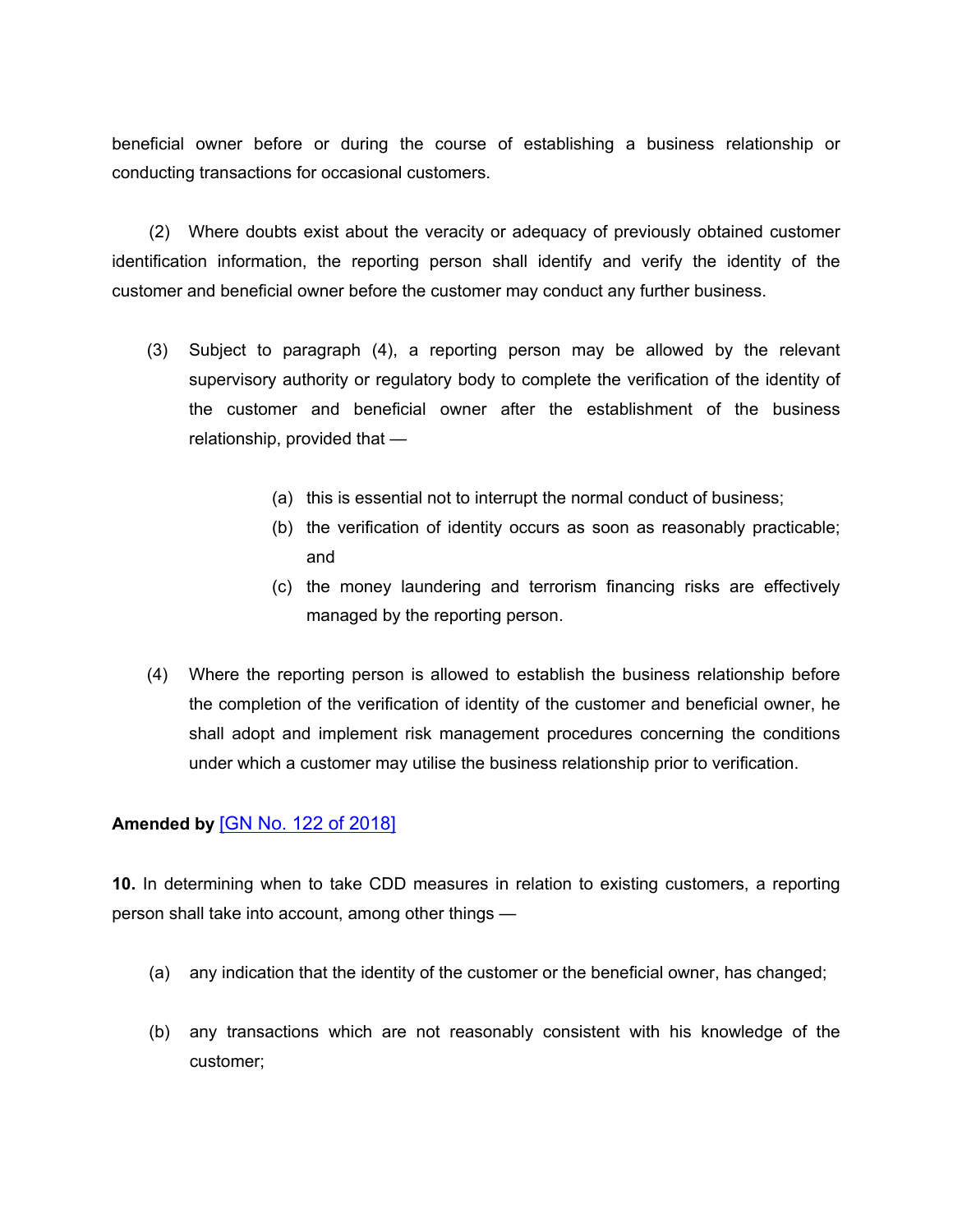- (c) any change in the purpose or intended nature of his relationship with the customer;
- (d) any other matter which might affect his assessment of the money laundering, terrorist financing or proliferation financing risk in relation to the customer.

**11.** (1) Notwithstanding regulations 4**,** *5* and *6,* a reporting person may apply simplified CDD measures where lower risks have been identified and the simplified CDD measures shall be commensurate with the lower risk factors and in accordance with any guidelines issued by a regulatory body or supervisory authority.

(2) Where a reporting person determines that there is a low level of risk, he shall ensure that the low risk identified is consistent with the findings ofthe national risk assessment or any risk assessment of his supervisory authority or regulatory body, whichever is most recently issued.

(3) Simplified CDD shall not apply where, a reporting person knows, suspects, or has reasonable grounds for knowing or suspecting that a customer or an applicant for business is engaged in money laundering or terrorism financing or that the transaction being conducted by the customer or applicant for business is being carried out on behalf of another person engaged in money laundering or terrorist financing.

(4) For the purpose of this regulation —

"national risk assessment" means the report issued under section 1 9D(2) of the Act.

**12.** (1) A reporting person shall perform enhanced CDD —

- (a) where a higher risk of money laundering or terrorist financing has been identified;
- (b) where through supervisory guidance a high risk of money laundering or terrorist financing has been identified;
- (c) where a customer or an applicant for business is from a high risk third country;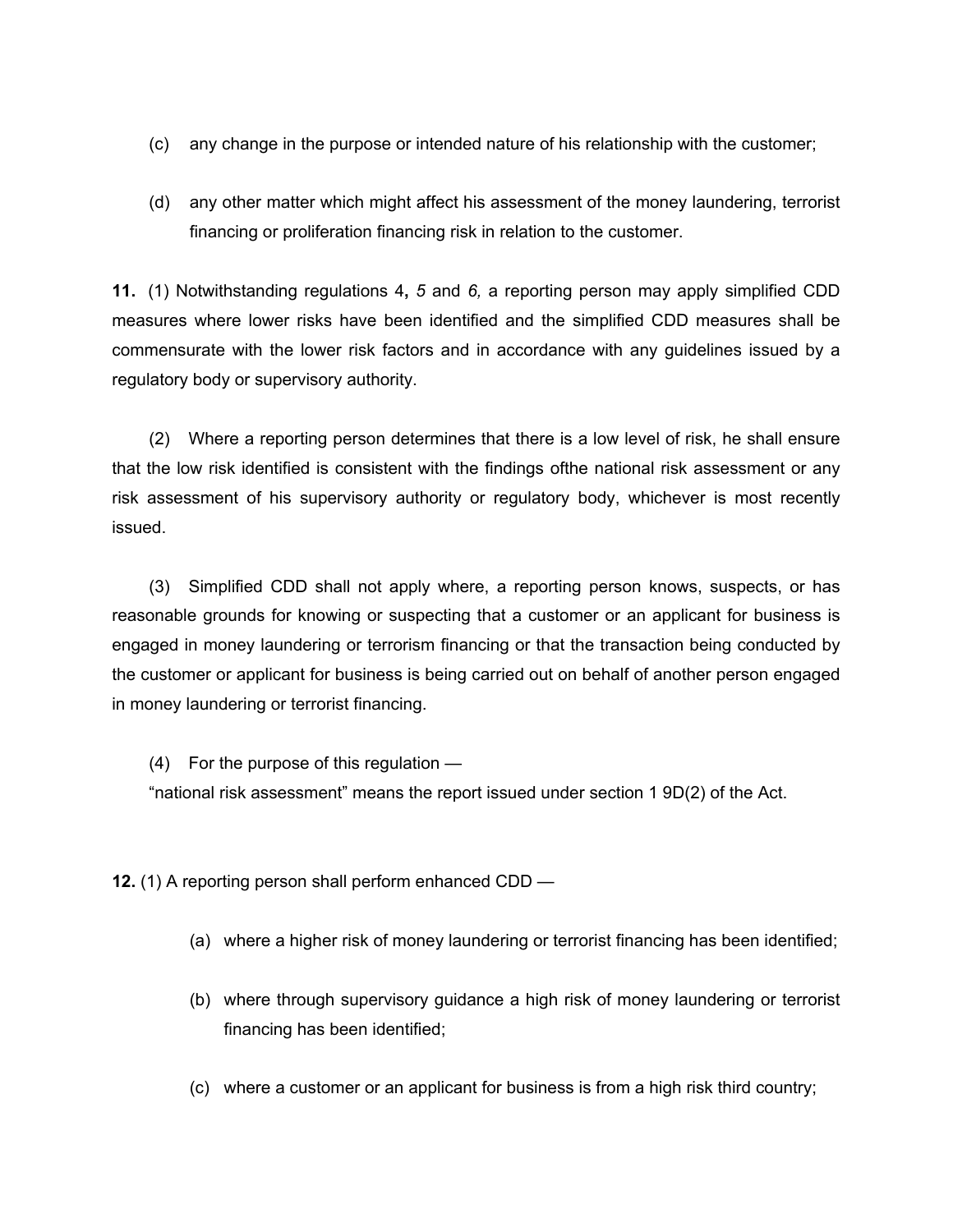- (d) in relation to correspondent banking relationships, pursuant to regulation 16;
- (e) subject to regulation 15, where the customer or the applicant for business is a political exposed person;
- (f) where a reporting person discovers that a customer has provided false or stolen identification documentation or information and the reporting person proposes to continue to deal with that customer;
- (g) in the event of any unusual or suspicious activity.

(2) Enhanced CDD measures that may be applied for higher risk business relationships include —

- (a) obtaining additional information on the customer (e.g. occupation, volume of assets, information available through public databases, internet, etc.), and updating more regularly the identification data of the customer and the beneficial owner;
- (b) obtaining additional information on the intended nature of the business relationship;
- (c) obtaining information on the source of funds or source of wealth of the customer;
- (d) obtaining information on the reasons for intended or performed transactions;
- (e) obtaining the approval of senior management to commence or continue the business relationship;
- (f) conducting enhanced monitoring of the business relationship, by increasing the number and timing of controls applied, and selecting patterns oftransactions that need further examination;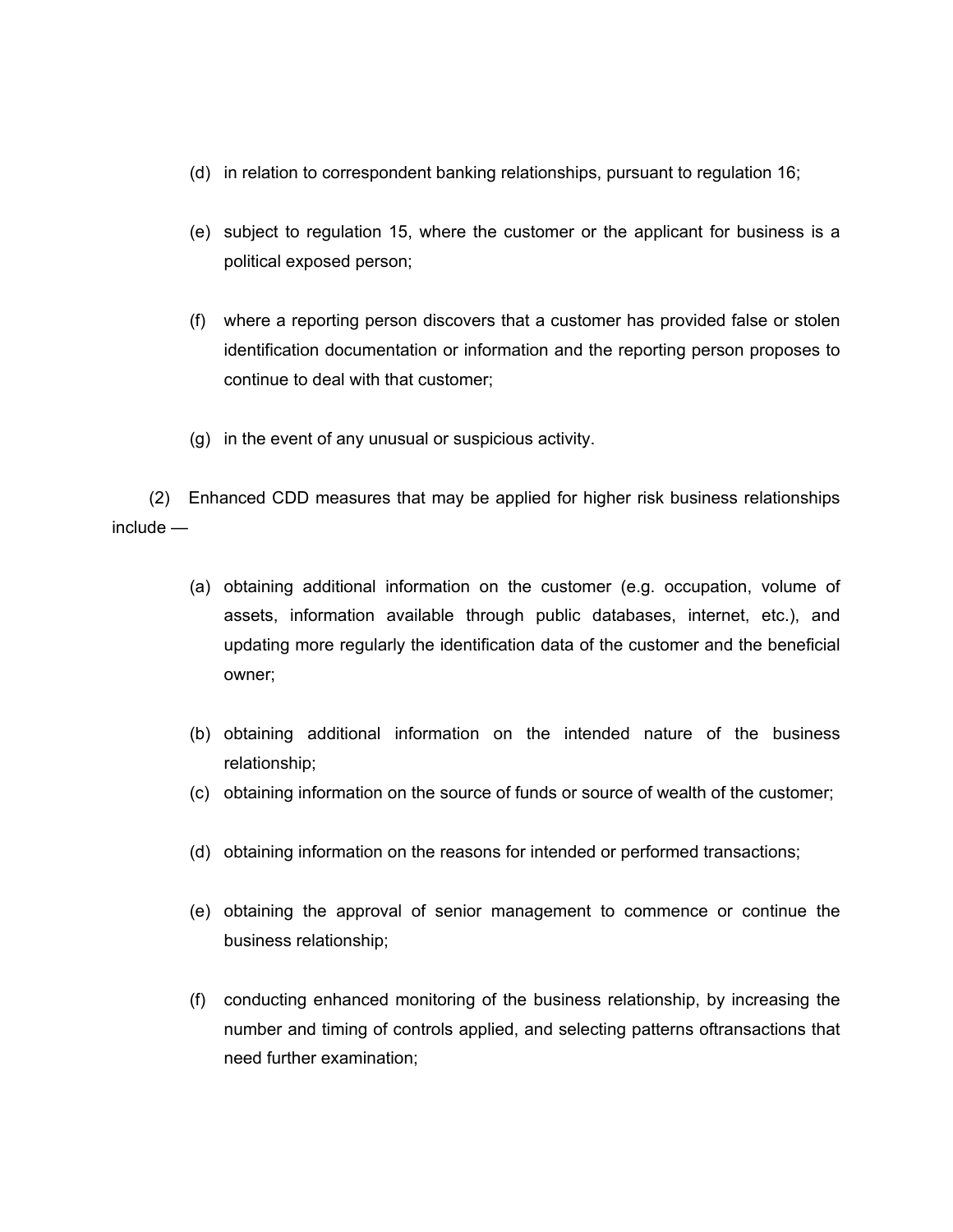(g) requiring the first payment to be carried out through an account in the customer's name with a bank subject to similar CDD standards.

(3) Where a reporting person is unable to perform enhanced CDD where required under these regulations, he shall terminate the business relationship and shall file a suspicious transaction report under section 14 of the Act.

(4) A reporting person shall include the beneficiary of a life insurance policy as a relevant risk factor when determining whether enhanced CDD measures are required.

(5) Where a reporting person determines that the beneficiary who is a legal person or a legal arrangement presents a higher risk, the reporting person shall take enhanced due diligence measures which shall include reasonable measures to identify and verify the identity of the beneficial owner of the beneficiary at the time of payout.

**13**. Where a reporting person is unable to comply with relevant CDD measures under these regulations, he shall —

- (a) not open the account, commence the business relationship or perform a transaction; or
- (b) terminate the business relationship; and
- (c) in relation to the customer, file a suspicious transaction report under section 14 of the Act.

**14.** (1) A reporting person shall keep and maintain all necessary records relating to transactions in such a form which enables the prompt reconstruction of each individual transaction.

(2) For the purpose of paragraph (1), where a reporting person is responding to a request under section 13(2) of the Act or to a request from any relevant regulatory body or supervisory authority, it shall provide for each transaction record —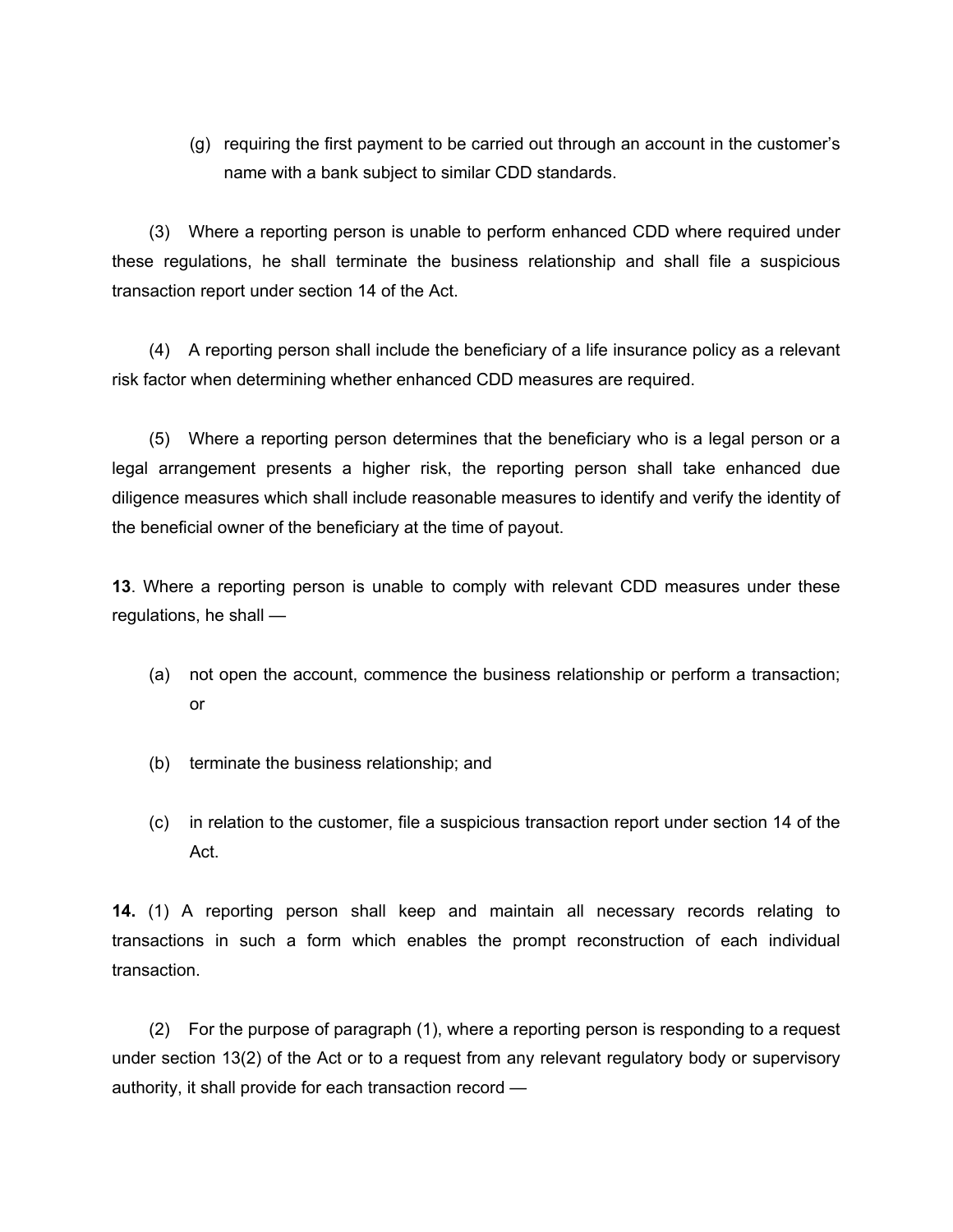- (a) the full name of the party making a payment; and
- (b) the full name of the party receiving a payment.

(3) A reporting person shall ensure that alt CDD information and transaction records are kept in such a manner that they are swiftly made available to the FlU or any relevant regulatory body or supervisory authority or the other competent authority upon request.

# **Amended by** [GN No. 122 of [2018\]](https://supremecourt.govmu.org/_layouts/CLIS.DMS/search/searchdocumentbykey.aspx?ID=%5BGN%20No.%20122%20of%202018%5D&list=Legislations)

**15.** (1) A reporting person shall in relation to a foreign PEP, whether as customer or beneficial owner, in addition to performing the CDD measures under these regulations —

- (a) put in place and maintain appropriate risk management systems to determine whether the customer or beneficial owner is a PEP;
- (b) obtain senior management approval before establishing or continuing, for existing customers, such business relationships;
- (c) take reasonable measures to establish the source of wealth and the source of funds of customers and beneficial owners identified as PEPs; and
- (d) conduct enhanced ongoing monitoring on that relationship.

(2) A reporting person shall, in relation to domestic PEPs or an international organisation PEP, in addition to performing the CDD measures required under these regulations —

- (a) take reasonable measures to determine whether a customer or the beneficial owner is such a person; and
- (b) in cases when there is higher risk business relationship with a domestic PEP or an international organization PEP, adopt the measures in paragraphs (l)(b) to (d).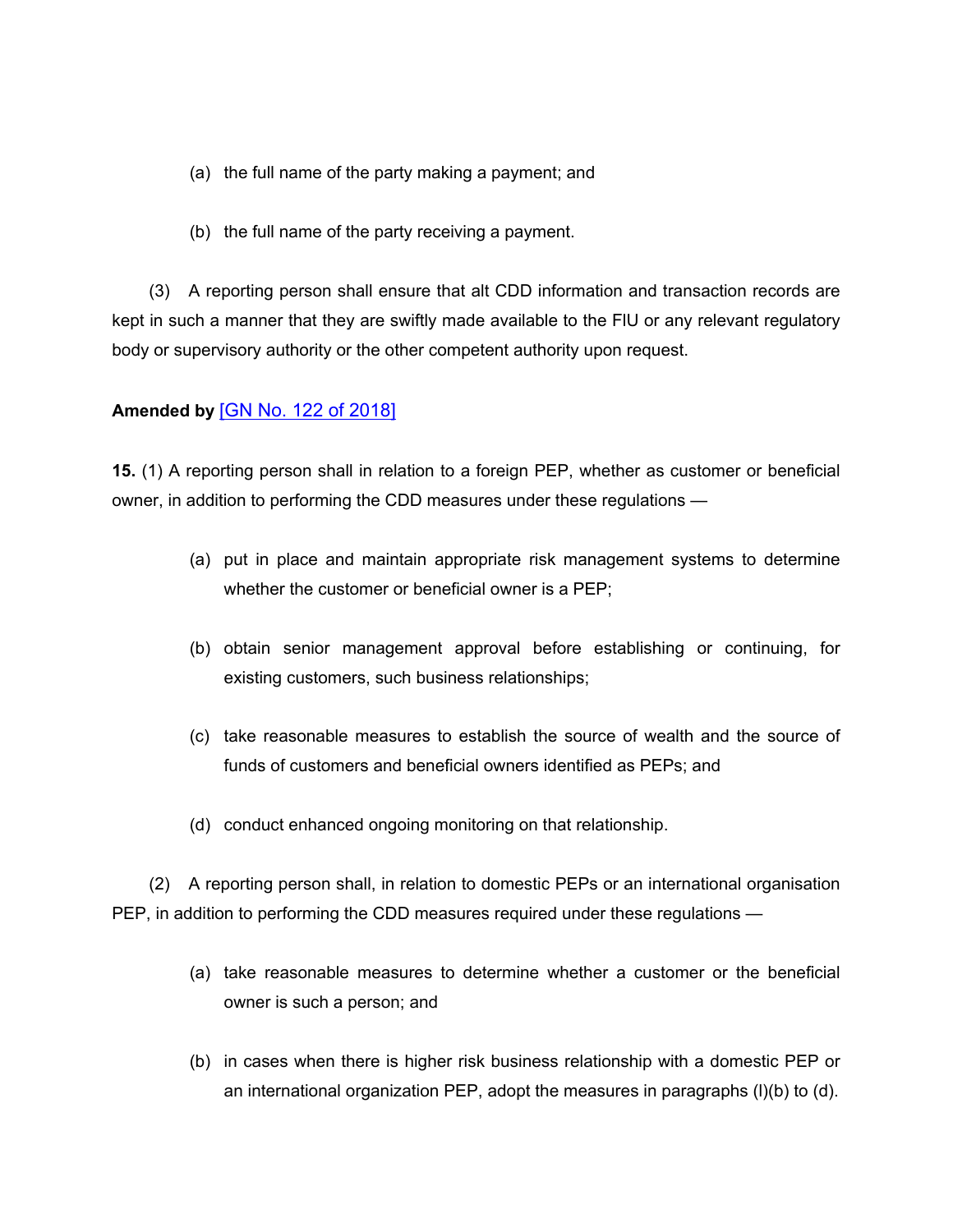(3) A reporting person shall apply the relevant requirements of paragraphs (1) and (2) to family members or close associates of all types of PEP.

(4) A reporting person shall, in relation to life insurance policies, at any time but before the time of payout, take reasonable measures to determine whether the beneficiaries or the beneficial owner of the beneficiary, are PEPs, provided that where higher risks are identified, the reporting person shall —

- (a) inform senior management before the payout of the policy proceeds;
- (b) conduct enhanced scrutiny on the whole business relationship with the policyholder; and
- (c) consider making a suspicious transaction report.
- (5) For the purpose of this regulation "close associates" —
	- (a) means an individual who is closely connected to a PEP, either socially or professionally; and

(b) includes any other person as may be specified by a supervisory authority or regulatory body after consultation with the National Committee;

"family members" —

- (a) means an individual who is related to a PEP either directly through consanguinity, or through marriage or similar civil forms of partnership; and
- (b) includes any other person as may be specified by a supervisory authority or regulatory body after consultation with the National Committee.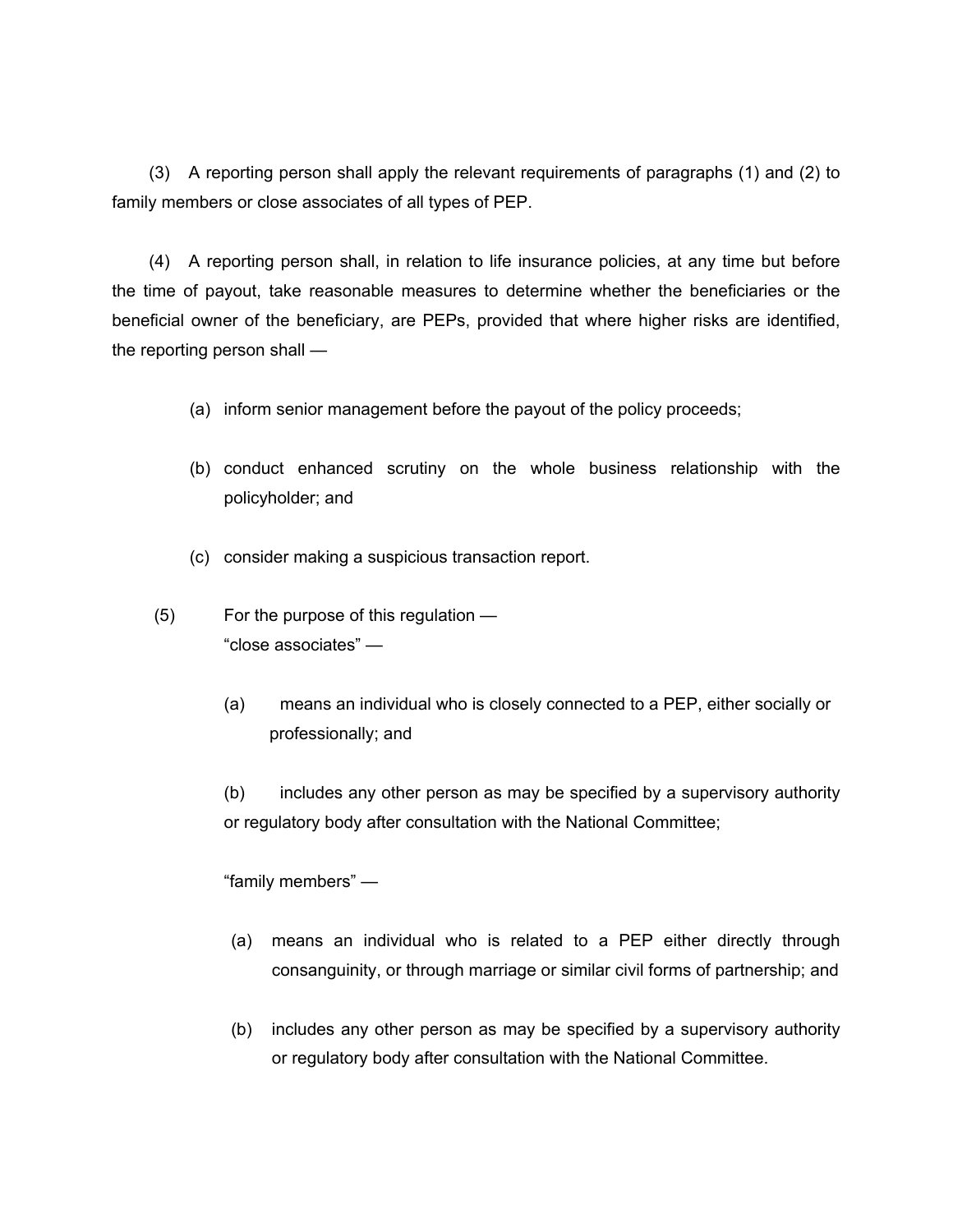# **Amended by** [GN No. 122 of [2018\]](https://supremecourt.govmu.org/_layouts/CLIS.DMS/search/searchdocumentbykey.aspx?ID=%5BGN%20No.%20122%20of%202018%5D&list=Legislations)

**16.** (1) In relation to cross border correspondent banking and other similar relationships, a reporting person shall, in addition to the CDD measures —

- (a) gather sufficient information about a respondent institution to understand fully the nature of the respondent's business;
- (b) determine from publicly available information the reputation of the respondent institution and the quality of supervision, including whether it has been subject to a money laundering or terrorist financing investigation or regulatory action;
- (c) assess the respondent institution's anti-money laundering and combating the financing of terrorism controls;
- (d) obtain approval from senior management before establishing new correspondent relationships;
- (e) clearly understand and document the respective responsibilities of each institution.

(2) With respect to payable-through accounts, a reporting person shall be satisfied that the respondent bank —

- (a) has performed CDD obligations on its customers having direct access to accounts of the correspondent bank; and
- (b) is able to provide relevant CDD information upon request to the correspondent bank.

**17**. (1) A reporting person shall not enter into or continue a business relationship or occasional transaction with a shell bank.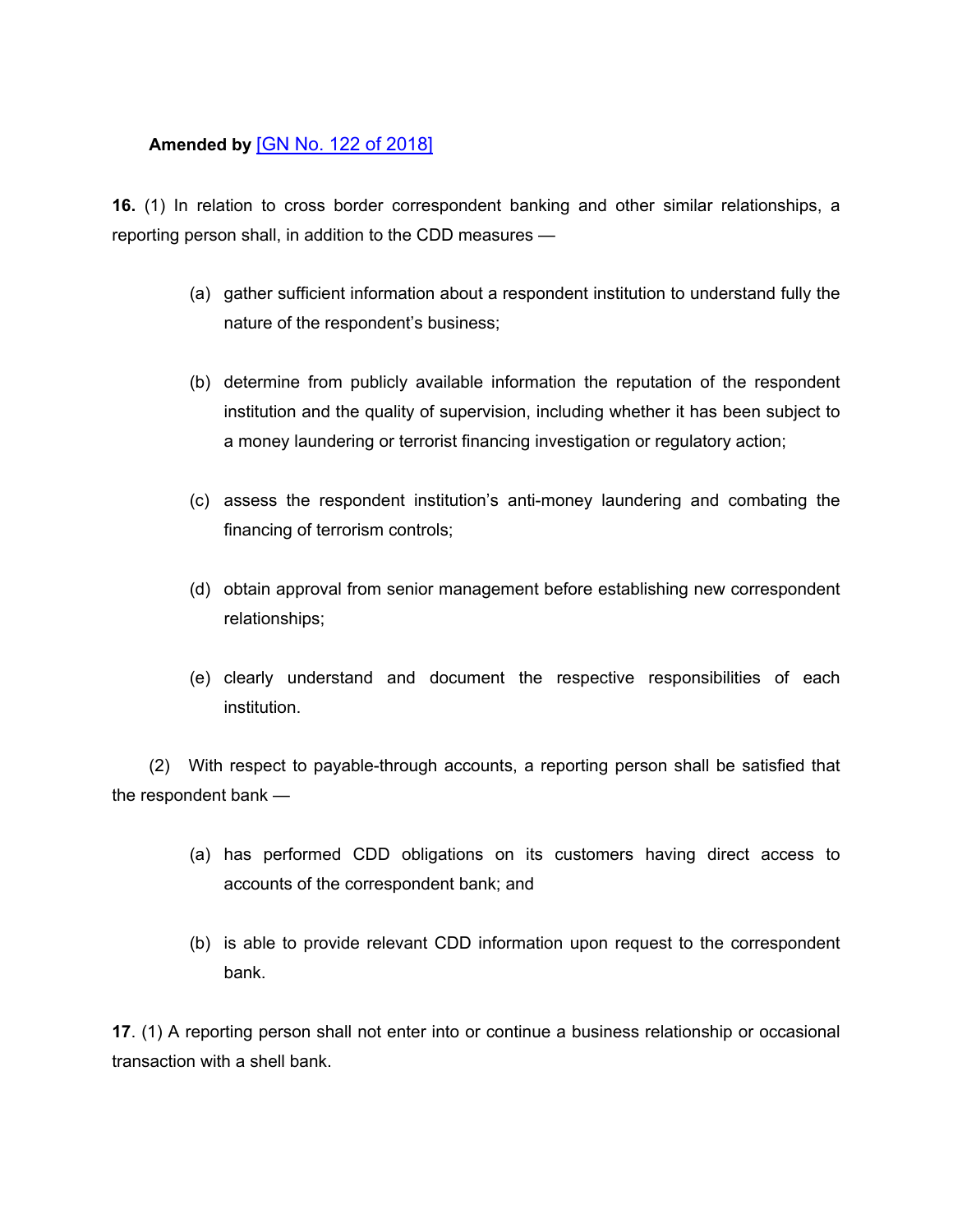(2) A reporting person shall take adequate measures to ensure that he does not enter into or continue a business relationship or occasional transaction with a respondent institution that permits its accounts to be used by a shell bank.

**18.** A MVTs provider shall —

- (a) maintain a list of all its agents or subagents which shall be provided
	- (i) to the FlU or to the relevant supervisory or competent authority upon request;
	- (ii) to competent authorities in countries in which its agent operates;
- (b) include agents in their programs for combating money laundering and terrorism financing and monitor them for compliance with these programs.

# **Amended by** [GN No. 122 of [2018\]](https://supremecourt.govmu.org/_layouts/CLIS.DMS/search/searchdocumentbykey.aspx?ID=%5BGN%20No.%20122%20of%202018%5D&list=Legislations)

**19**. (1) A reporting person shall identify and assess the money laundering and terrorism financing risks that may arise in relation to the development of new products and new business practices, including new delivery mechanisms, and the use of new or developing technologies for both new and pre-existing products.

- (2) A reporting person shall
	- (a) undertake the risk assessments prior to the launch or use of such products, practices and technologies; and
	- (b) take appropriate measures to manage and mitigate the risks.

**20**. (1) A relevant person shall ensure that all cross border wire transfers are always accompanied by —

(a) required and accurate originator information, which includes —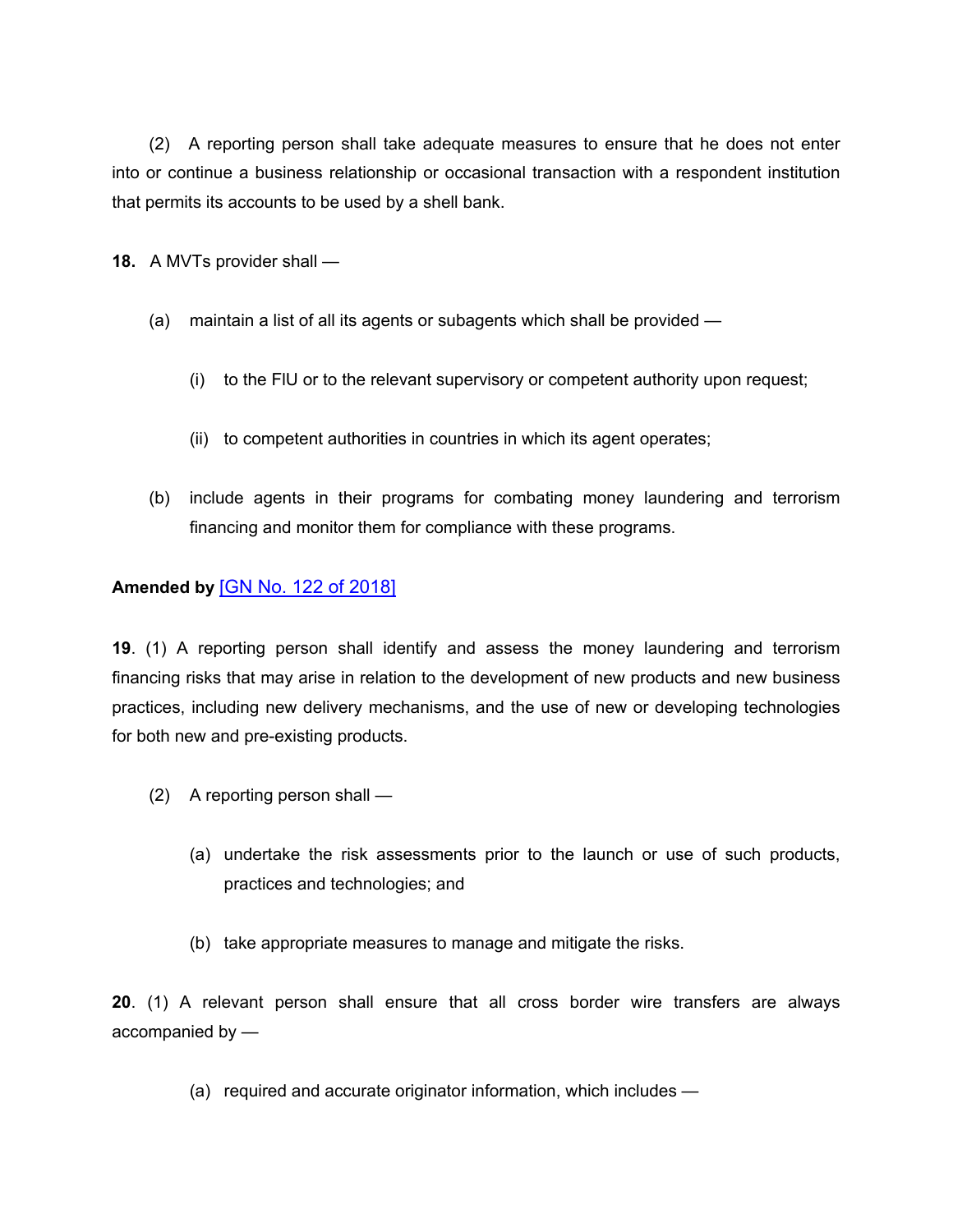- (i) the name of the originator;
- (ii) the originator account number where such an account is used to process the transaction or, in

the absence of an account, a unique transaction reference number which permits traceability of the transaction; and

- (iii) the originator's address, or national identity number, or customer identification number, or date and place of birth;
- (b) the following required beneficiary information
	- (i) the name of the beneficiary; and
	- (ii) the beneficiary account number where such an account is used to process the transaction or, in the absence of an account, a unique transaction reference number which permits traceability of the transaction.

(2) Where several individual cross border wire transfers from a single originator are bundled in a batch file for transmission to beneficiaries —

- (a) the batch file shall contain required and accurate originator information as set out in paragraph (1)(a), and full beneficiary information, that is fully traceable within the beneficiary country; and
- (b) the relevant person shall include the originator's account number or unique transaction reference number.

(3) For domestic wire transfers, the ordering relevant person shall ensure that the information accompanying the wire transfer shall include originator information as specified in paragraph (1).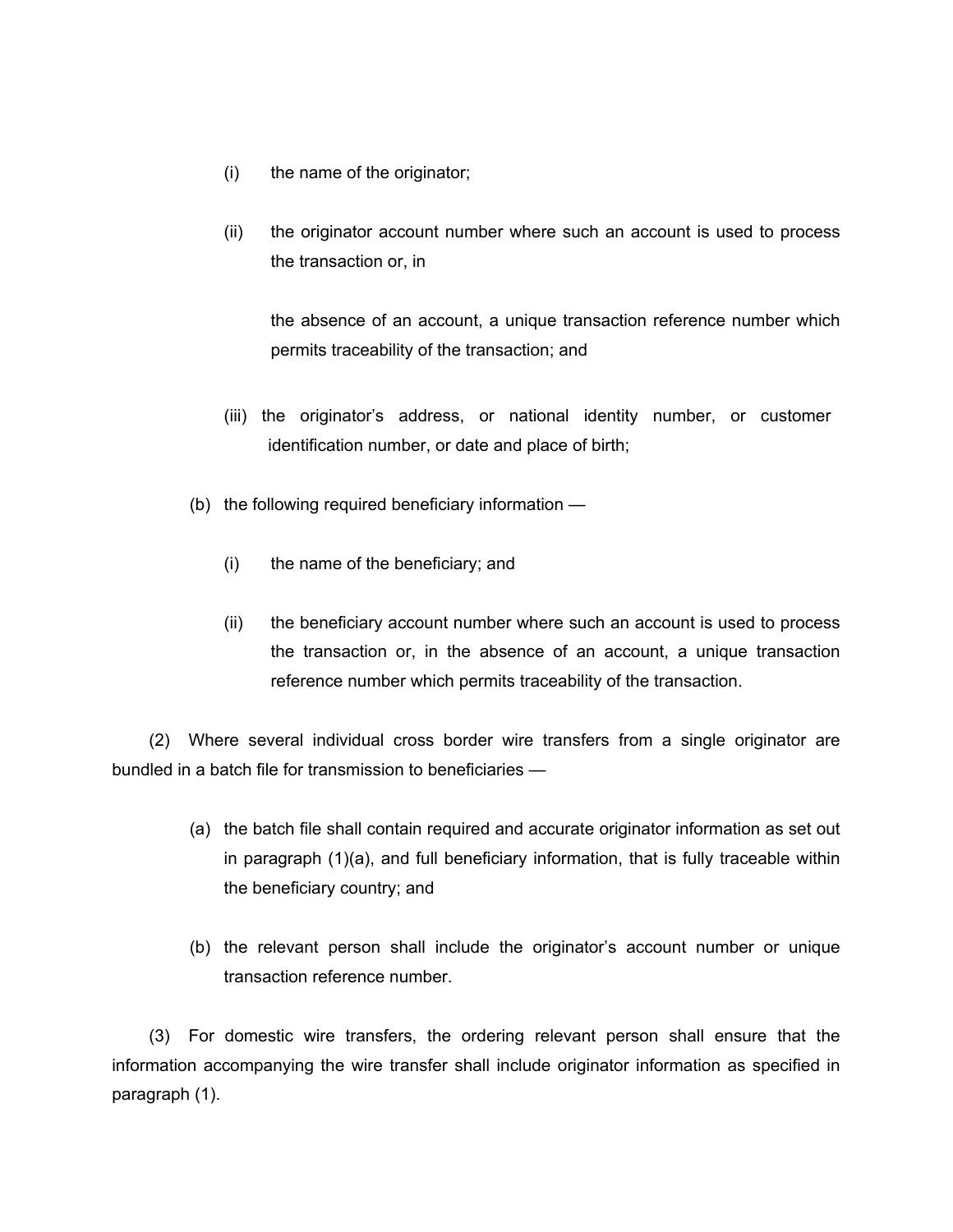(4) The ordering relevant person shall maintain all originator and beneficiary information collected, in accordance with section 17F of the Act and regulation 14.

(5) The ordering relevant person shall not execute the wire transfer where it does not comply with the requirements specified in paragraphs (1) to (4).

(6) For cross border wire transfers, an intermediary financial institution shall ensure that all originator and beneficiary information that accompanies a wire transfer is retained with it.

(7) Where technical limitations prevent the required originator or beneficiary information accompanying a cross border wire transfer from remaining with a related domestic wire transfer, the intermediary financial institution shall keep a record, for at least 7 years, of all the information received from the ordering financial institution or another intermediary financial institution.

(8) Intermediary financial institutions shall take reasonable measures, which are consistent with straight-through processing, to identify cross border wire transfers that lack required originator information or required beneficiary information.

(9) Intermediary financial institutions shall have risk-based policies and procedures for determining —

- (a) when to execute, reject, or suspend a wire transfer lacking required originator or required beneficiary information; and
- (b) the appropriate follow-up action.

(10) Beneficiary financial institutions shall take reasonable measures, which may include post-event monitoring or real-time monitoring where feasible, to identify cross border wire transfers that lack required originator information or required beneficiary information.

(11) A beneficiary financial institution shall verify the identity of the beneficiary, where the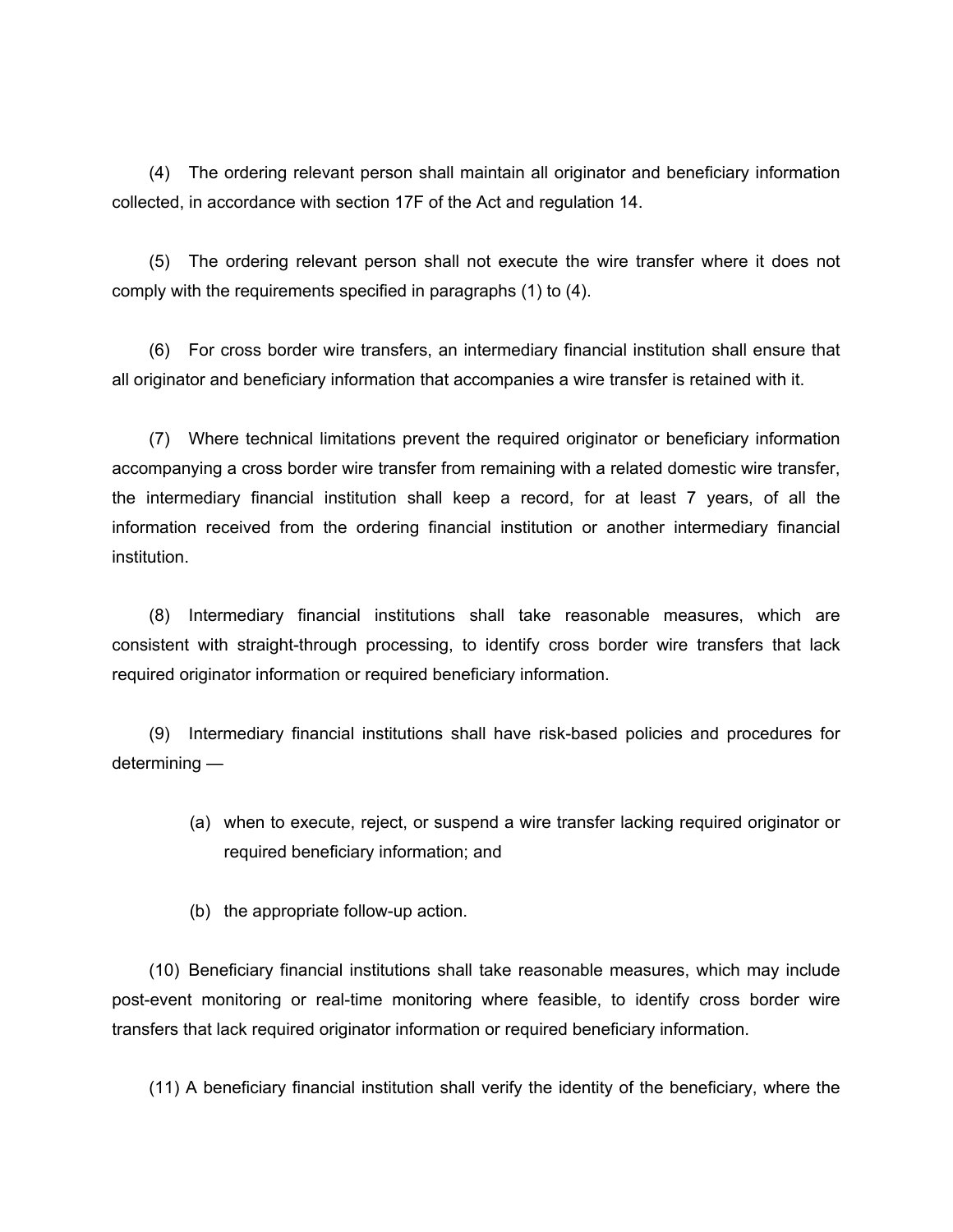identity has not been previously verified, and maintain this information in accordance with section 1 7F of the Act and regulation 14.

(12) A beneficiary financial institution shall have risk-based policies and procedures for determining —

- (a) when to execute, reject, or suspend a wire transfer lacking required originator or required beneficiary information; and
- (b) the appropriate follow-up action.

(13) MVTs providers shall comply with all of the relevant requirements of this regulation in the countries in which they operate, directly or through their agents.

(14) A MVTs provider that controls both the ordering and the beneficiary side of a wire transfer shall —

- (a) take into account all the information from both the ordering and beneficiary sides in order to determine whether an STR has to be filed; and
- (b) file an STR in any country affected by the suspicious wire transfer, and make relevant transaction information available to the FlU.
- (15) This regulation shall not cover the following types of payments
	- (a) any transfer that flows from a transaction carried out using a credit or debit or prepaid card for the purchase

of goods or services, so long as the credit or debit or prepaid card number accompanies all transfers flowing from the transaction provided that, when a credit or debit or prepaid card is used as a payment system to effect a person-toperson wire transfer, the transaction shall be governed by this regulation, and the necessary information should be included in the message; and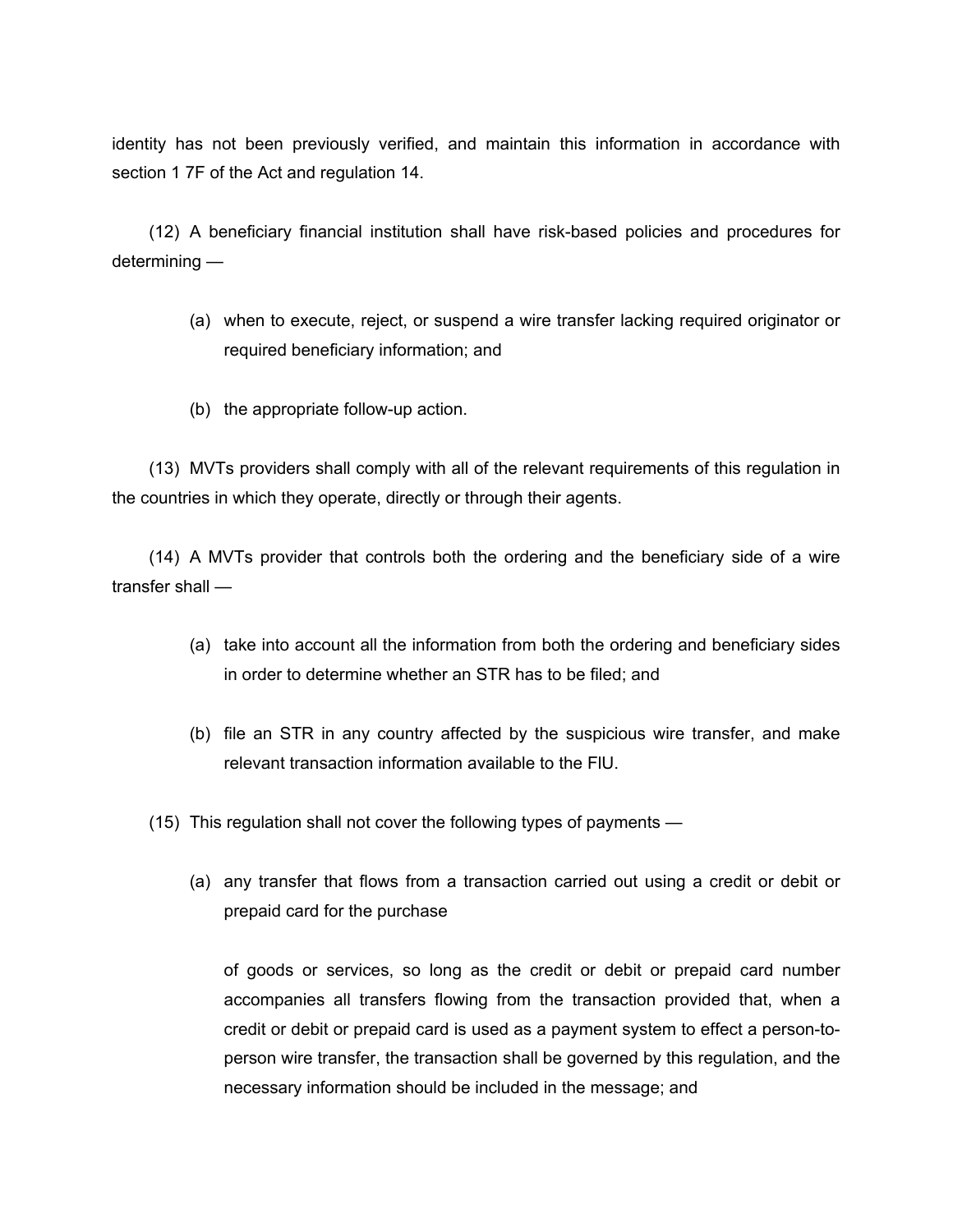- (b) bank-to-bank transfers and settlements, where both the originator person and the beneficiary person are financial institutions acting on their own behalf
- (16) In this regulation —

"intermediary financial institution" means a relevant person in a serial or cover payment chain that receives and transmits a wire transfer on behalf of the ordering financial institution and the beneficiary financial institution, or another intermediary financial institution;

"ordering financial institution" means the relevant person who initiates the wire transfer and transfers the funds upon receiving the request for a wire transfer on behalf of the originator;

"relevant person" means a bank or foreign exchange dealer;

"straight-through processing" means payment transactions that are conducted electronically without the need for manual intervention.

### **Amended by** [Act No. 9 of [2019\]](https://supremecourt.govmu.org/_layouts/CLIS.DMS/search/searchdocumentbykey.aspx?ID=%5BAct%20No.%209%20of%202019%5D&list=Legislations)

**21.** (1) Subject to this regulation, a reporting person may rely on a third party to introduce business or to perform the CDD measures under regulation  $3(1)(a)$ , (c) and (d):

(2) Where a reporting person relies on a third party to introduce business or perform the CDD measures set out under paragraph (1), he shall —

- (a) obtain immediately the necessary information required under requiation  $3(1)(a)$ , (c) and (d);
- (b) take steps to satisfy himself that copies of identification data and other relevant documentation related to CDD requirements shall be made available from the third party upon request without delay;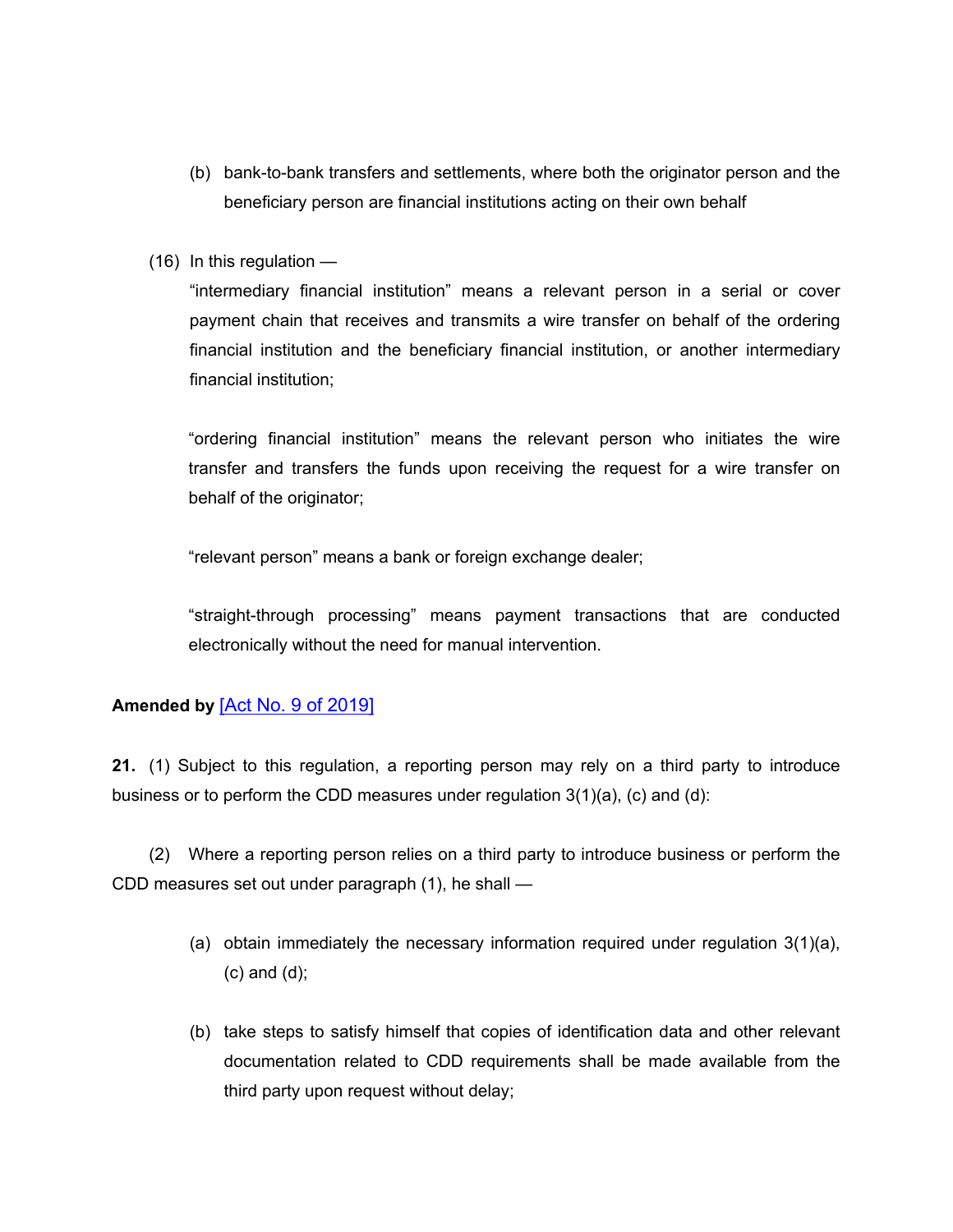(e) satisfy himself that the third party is regulated and supervised or monitored for the purposes of combating money laundering and terrorism financing, and has measures in place for compliance with CDD and record keeping requirements in line with the Act and these regulations.

(3) A reporting person shall not rely on a third party based in a high risk country referred to in regulation 24.

(4) Where a reporting person relies on a third party that is part of the same financial group, the host or home supervisors may consider that the requirements of paragraphs (1), (2) and (3) are met, where -—

- (a) the group applies CDD and record-keeping requirements and programmes against money laundering and terrorism financing, in accordance with the Act and these regulations;
- (b) the implementation of those CDD and record-keeping requirements and programmes against money laundering and terrorism financing is supervised at a group level by a competent authority; and
- (c) any higher country risk is adequately mitigated by the group's policies to combat money laundering and terrorism financing.

# **Amended by** [GN No. 122 of [2018\]](https://supremecourt.govmu.org/_layouts/CLIS.DMS/search/searchdocumentbykey.aspx?ID=%5BGN%20No.%20122%20of%202018%5D&list=Legislations)**;** [Act No. 9 of [2018\]](https://supremecourt.govmu.org/_layouts/CLIS.DMS/search/searchdocumentbykey.aspx?ID=%5BAct%20No.%209%20of%202018%5D&list=Legislations)

**22**. (1) Every reporting person shall implement programmes against money laundering and terrorism financing having regard to the money laundering and terrorism financing risks identified and the size of its business, which at a minimum shall include the following internal policies, procedures and controls —

> (a) designation of a compliance officer at senior management level to be responsible for the implementation and ongoing compliance of the reporting person with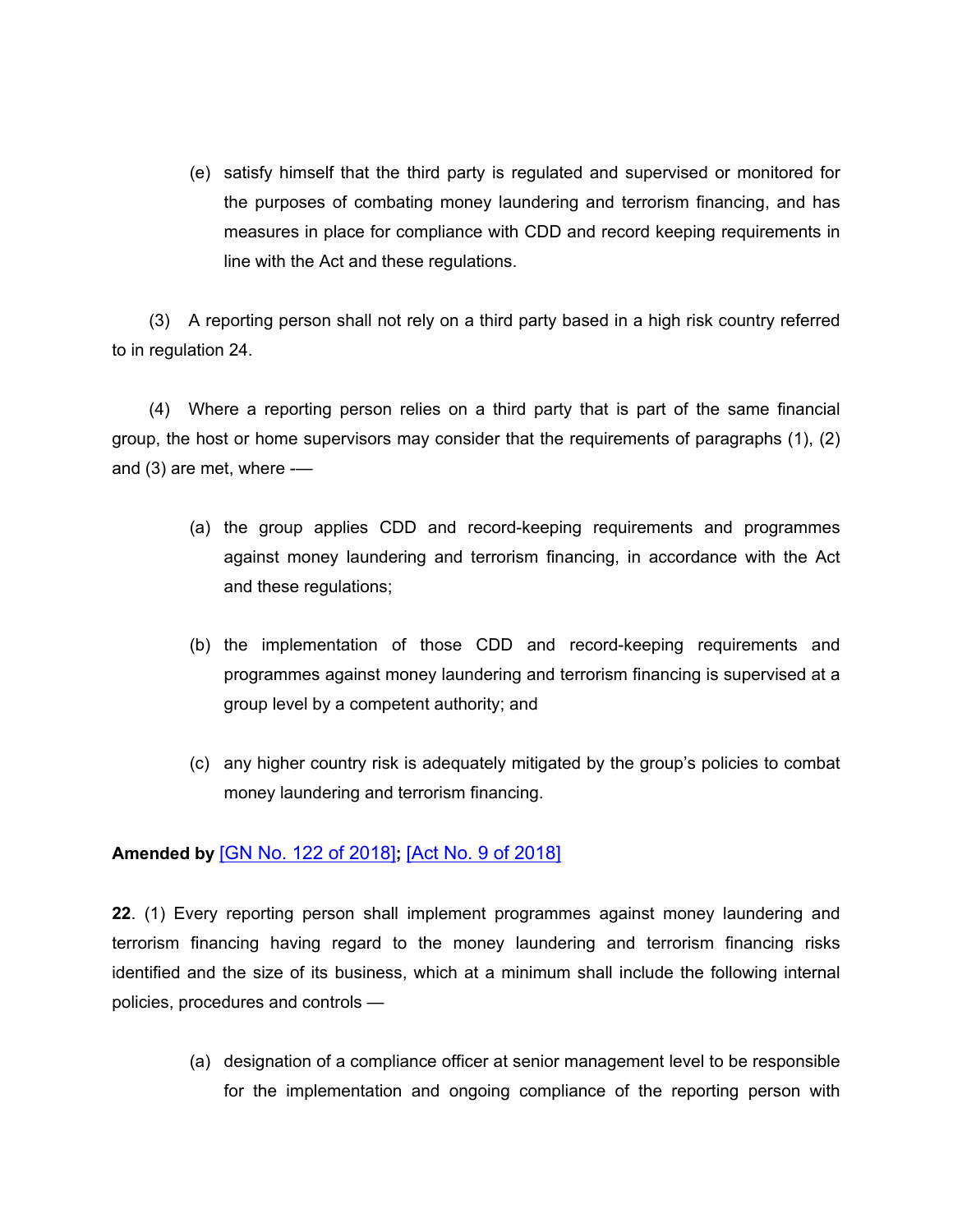internal programmes, controls and procedures with the requirements of the Act and these regulations;

- (b) screening procedures to ensure high standards when hiring employees;
- (c) an ongoing training programme for its directors, officers and employees to maintain awareness of the laws and regulations relating to money laundering and terrorism financing to —
	- (i) assist them in recognising transactions and actions that may be linked to money laundering or terrorism financing; and
	- (ii) instruct them in the procedures to be followed where any links have been identified under sub subparagraph (i); and
- (d) an independent audit function to review and verify compliance with and effectiveness of the measures taken in accordance with the Act and these regulations.

(2) For the purpose of paragraph (1), the compliance officer shall have unrestricted access upon request to all books, records and employees of the reporting person as necessary for the performance of his functions.

(3) The functions of the compliance officer designated under paragraph (1) shall include

—

- (a) ensuring continued compliance with the requirements of the Act and regulations subject to the ongoing oversight of the board of the reporting person and senior management;
- (b) undertaking day-to-day oversight of the program for combating money laundering and terrorism financing;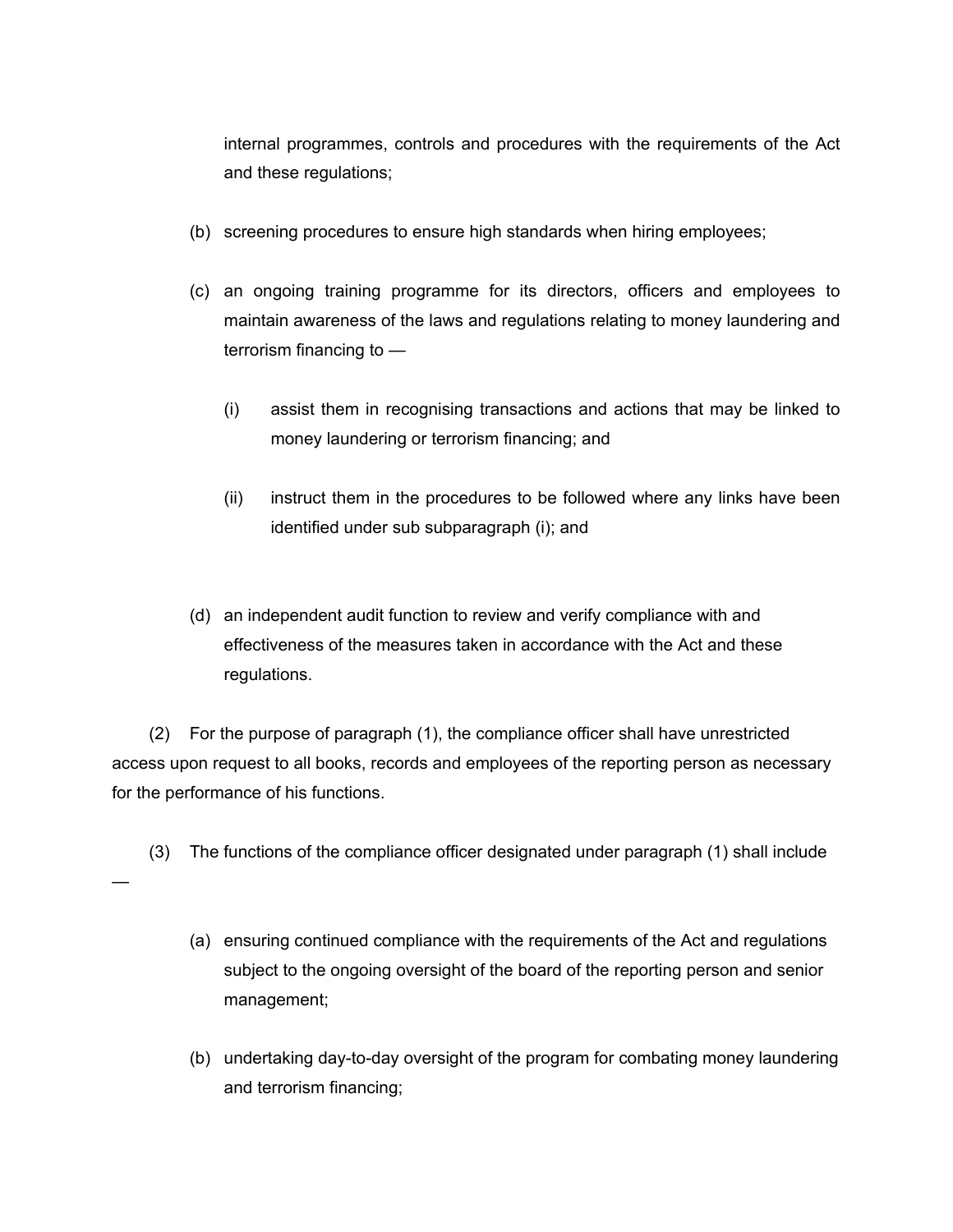- (c) regular reporting, including reporting of noncompliance, to the board and senior management; and
- (d) contributing to designing, implementing and maintaining internal compliance manuals, policies, procedures and systems for combating money laundering and terrorism financing.

**23**. (1) Every reporting person operating in a group structure shall implement group-wide programme against money laundering and terrorism financing, which shall be applicable, and appropriate to, all branches and subsidiaries of the group and which shall include —

- (a) the internal policies, procedures and controls set out in regulation 22;
- (b) policies and procedures for sharing information required for the purposes of customer due diligence and money laundering and terrorism financing risk management;
- (c) procedures to ensure that group-level compliance, audit, Money Laundering and Reporting Officer shall have the power to request customer, account and transaction information from branches and subsidiaries as necessary to perform their functions in order to combat money laundering and terrorism financing;
- (d) the provision by the group-level functions to branches and subsidiaries, of information and analysis of transactions or activities which appear unusual when relevant and appropriate to risk management; and
- (e) adequate safeguards on the confidentiality and use of information exchanged, including safeguards to prevent tipping-off.
- (2) A reporting person shall ensure that its foreign branches and subsidiaries
	- (a) apply measures to combat money laundering and terrorism financing consistent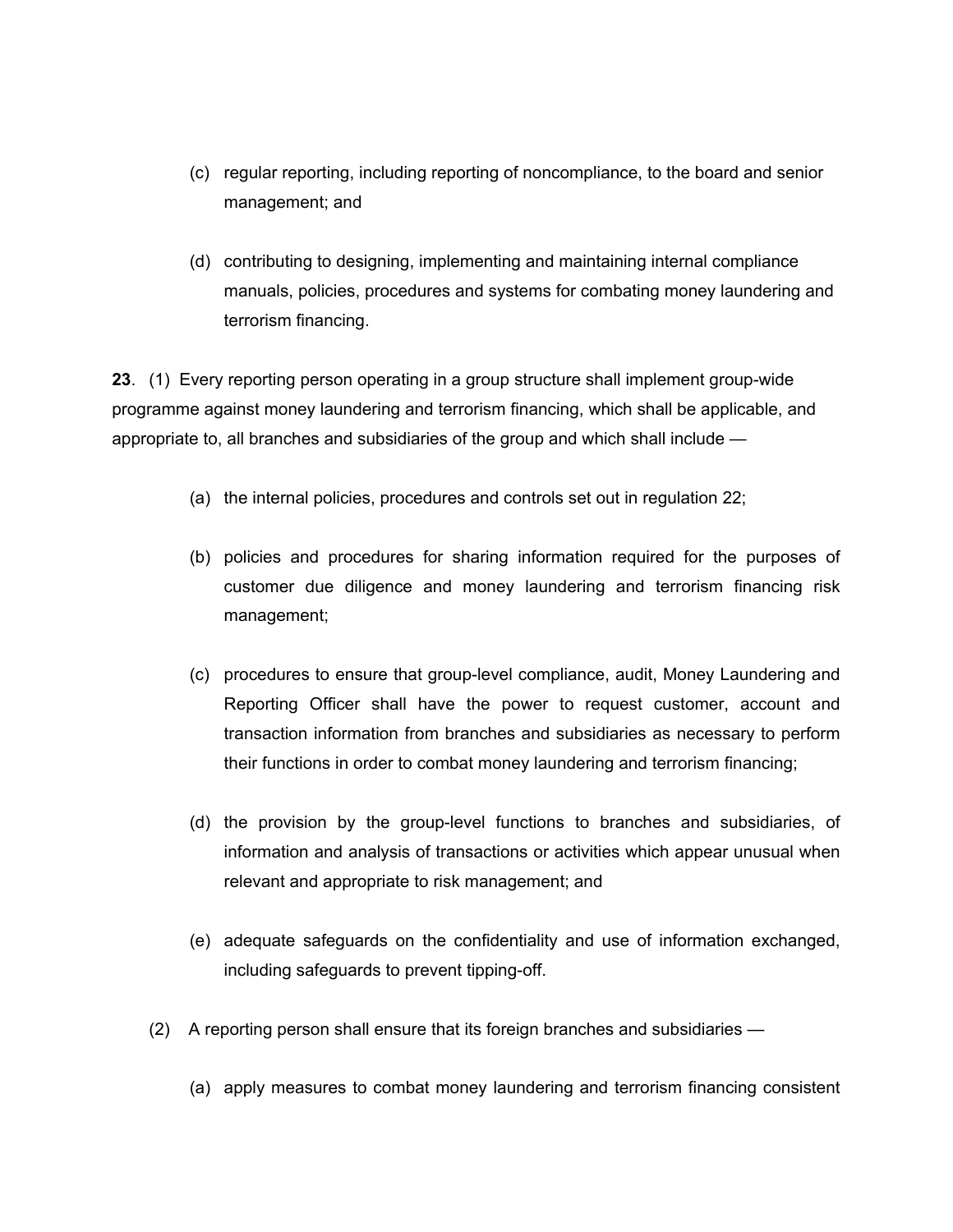with the home country requirements, where the minimum requirements of the host country are less strict than those of the home country, to the extent that host country laws and regulations permit; and

(b) where the host country does not permit the proper implementation of anti-money laundering and combating the financing of terrorism measures, apply appropriate additional measures to manage the money laundering and terrorism financing risks, and inform their home supervisors.

**24.** (1) For the purposes of these regulations and section 17C (3) and 17H of the Act, in identifying a high risk country, due consideration shall be given to —

- (a) strategic deficiencies in the anti-money laundering and combating the financing of terrorism legal and institutional framework, in particular in relation to —
	- (i) criminalisation of money laundering and terrorism financing;
	- (ii) measures relating to CDD;
	- (iii) requirements relating to record-keeping;
	- (iv) requirements to report suspicious transactions;
	- (v) the availability of accurate and timely information of the beneficial ownership of legal persons and arrangements to competent authorities;
- (b) the powers and procedures of the country's competent authorities for the purposes of combating money laundering and terrorist financing including appropriately effective, proportionate and dissuasive sanctions, as well as the country's practice in cooperation and exchange of information with overseas competent authorities;
- (c) the effectiveness of the country's system for combating money laundering and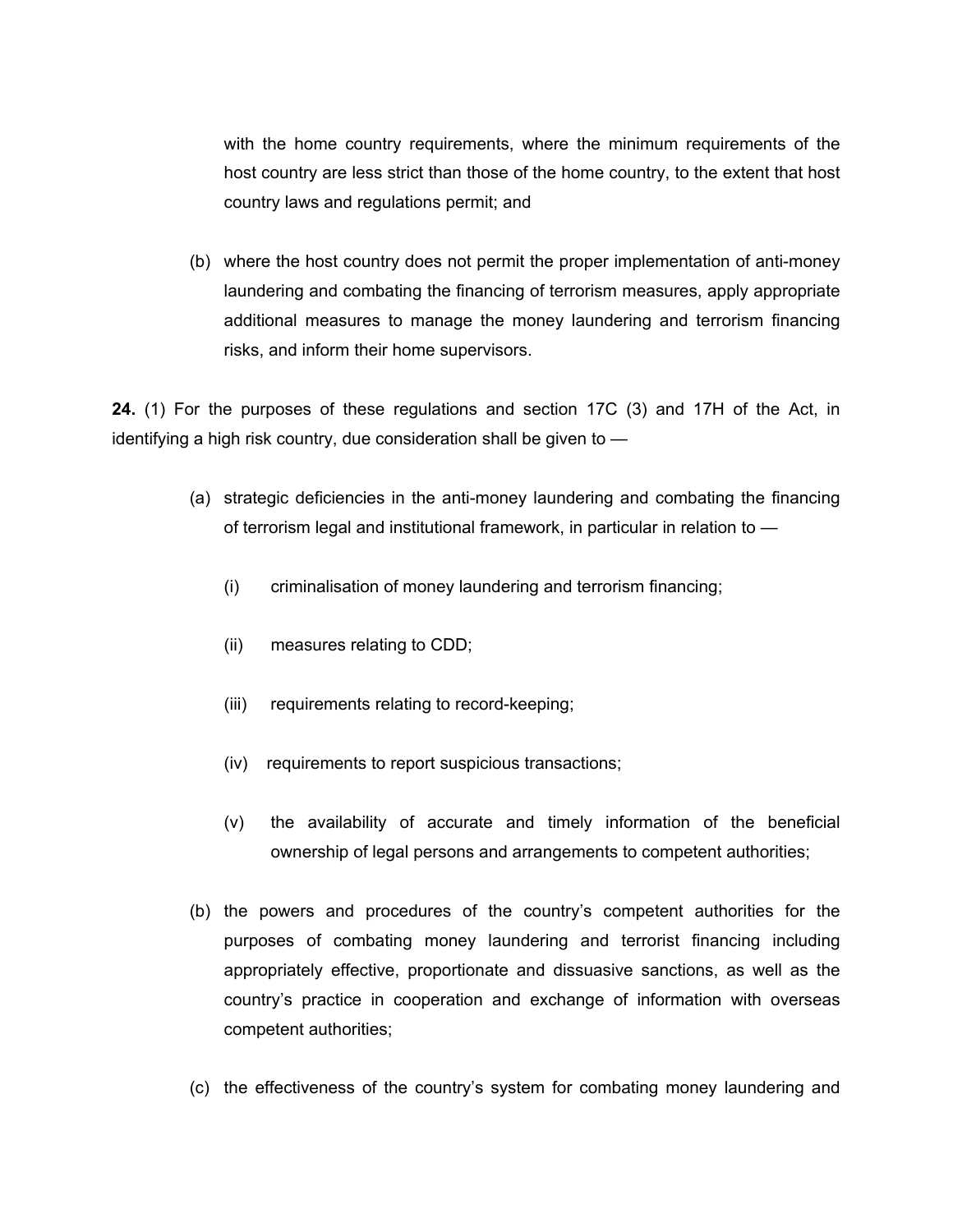### terrorism financing in addressing money laundering or terrorist financing risks.

(2) For the purpose of paragraph (1), relevant evaluations, assessments or reports drawn up by international organisations and

standard setters with competence in the field of preventing money laundering and combating terrorist financing shall be taken into account.

(3) A reporting person shall apply enhanced due diligence, proportionate to the risks, to business relationships and transactions with natural and legal persons from countries for which this is called for by the Financial Action Task Force.

# **Amended by** [GN No. 122 of [2018\]](https://supremecourt.govmu.org/_layouts/CLIS.DMS/search/searchdocumentbykey.aspx?ID=%5BGN%20No.%20122%20of%202018%5D&list=Legislations)**;** [Act No. 9 of [2019\]](https://supremecourt.govmu.org/_layouts/CLIS.DMS/search/searchdocumentbykey.aspx?ID=%5BAct%20No.%209%20of%202019%5D&list=Legislations)

**25.** (1) A reporting person shall examine, as far as reasonably possible, the background and purpose of all transactions that —

- (a) are complex transactions;
- (b) are unusually large transactions:
- (c) are conducted in an unusual pattern; or
- (d) do not have an apparent economic or lawful purpose.

(2) Where the risks of money laundering or terrorism financing are higher, a reporting person shall conduct enhanced CDD measures consistent with the risk identified.

**26.** (1) A reporting person shall appoint a Money Laundering Reporting Officer to whom an internal report shall be made of any information or other matter which comes to the attention of any person handling a transaction and which, in the opinion of the person gives rise to knowledge or reasonable suspicion that another person is engaged in money laundering or the financing of terrorism.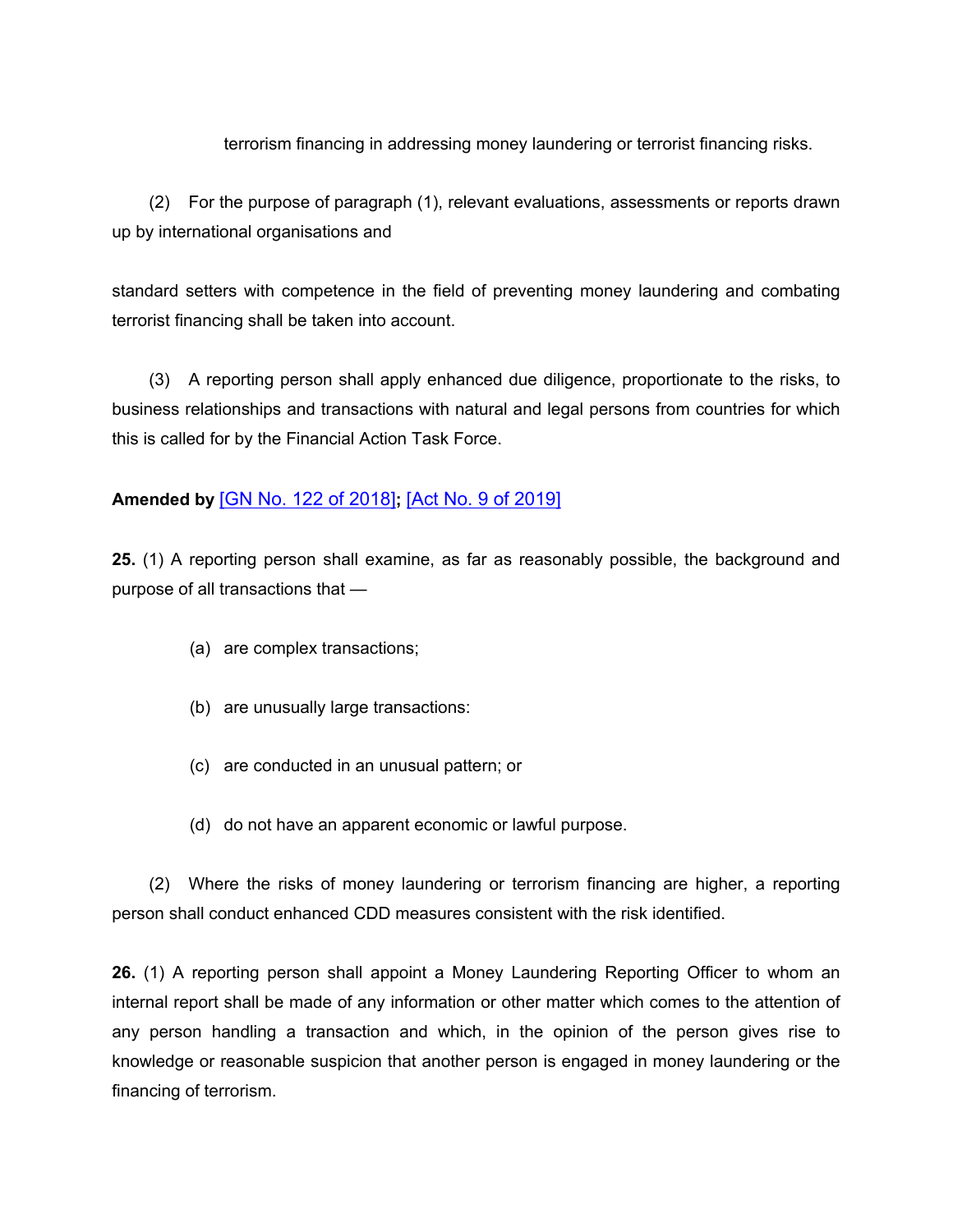(2) A reporting person shall appoint a Deputy Money Laundering Reporting Officer to perform the duties of the Money Laundering Reporting Officer in his absence.

(3) Where the reporting person is a member of a relevant profession or occupation under the Act, and due to the nature and size of its business or activity is unable to appoint a Money Laundering Reporting Officer and a Deputy Money Laundering Reporting Officer, he shall establish, maintain and operate reporting and disclosure procedures in accordance with the Act, and as may be specified by a relevant regulatory body.

(4) The Money Laundering Reporting Officer and the Deputy Money Laundering Officer shall —

- (a) be sufficiently senior in the organisation of the reporting person or have sufficient experience and authority; and
- (b) have a right of direct access to the board of directors of the reporting person and have sufficient time and resources to effectively discharge his functions.

**27**. Subject to regulation 26(3), a reporting person shall establish, document, maintain and operate reporting procedures that shall —

- (a) enable all its directors or, as the ease may be, partners, all other persons involved in its management, and all appropriate employees to know to whom they should report any knowledge or suspicion of money laundering and terrorism financing activity;
- (b) ensure that there is a clear reporting chain under which that knowledge or suspicion will be passed to the Money Laundering Reporting Officer;
- (c) require reports of internal disclosures to be made to the Money Laundering Reporting Officer of any information

or other matters that come to the attention of the person handling that business and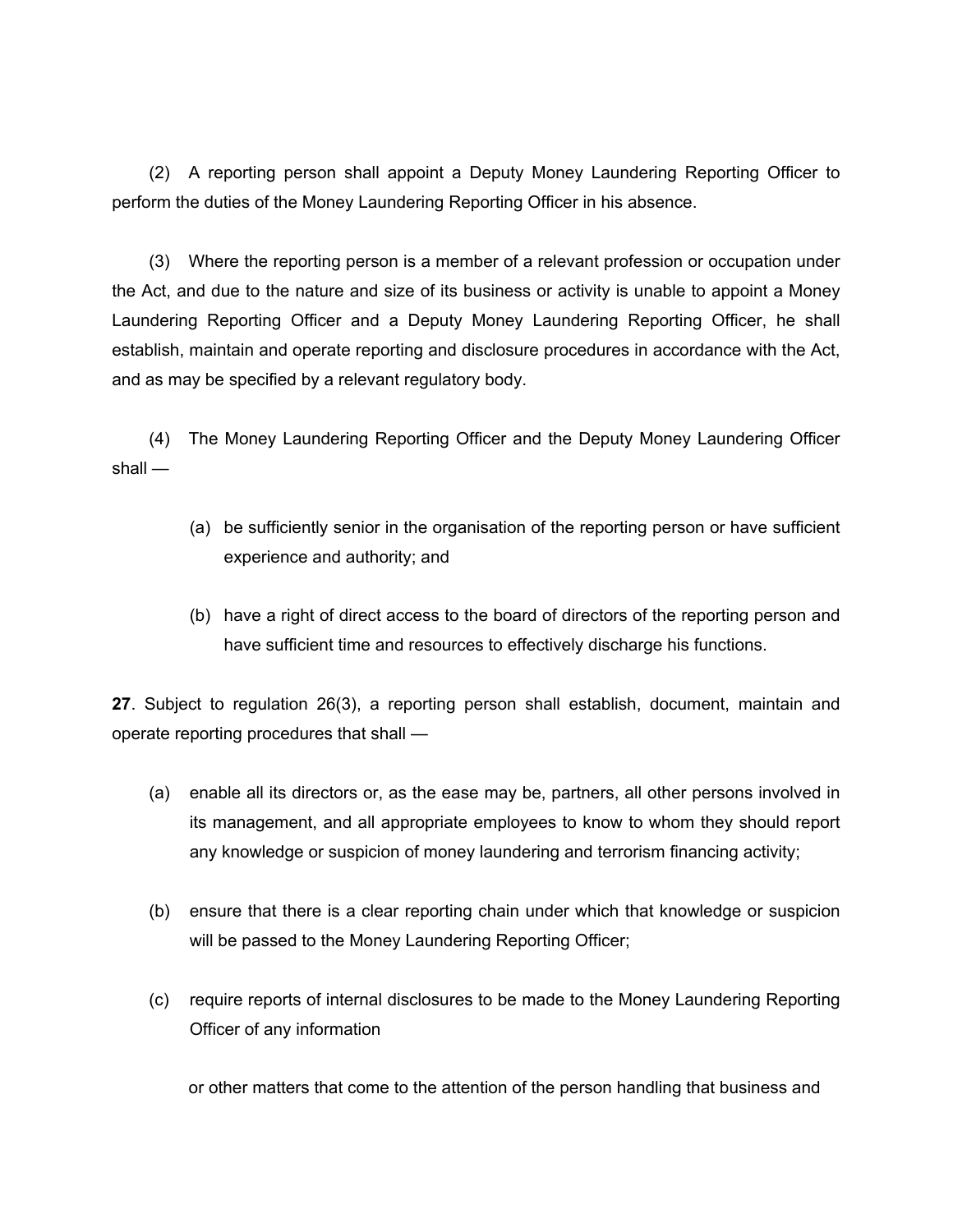which in that person's opinion gives rise to any knowledge or suspicion that another person is engaged in money laundering and terrorism financing activity;

- (d) require the Money Laundering Reporting Officer to consider any report in the light of all other relevant information available to him for the purpose of determining whether or not it gives rise to any knowledge or suspicion of money laundering or terrorism financing activity;
- (e) ensure that the Money Laundering Reporting Officer has full access to any other information that may be of assistance and that is available to the reporting person; and
- (f) enable the information or other matters contained in a report to be provided as soon as is practicable to the FLU where the Money Laundering Reporting Officer knows or suspects that another person is engaged in money laundering or terrorism financing activities.

**28.** (1) Where a reporting person identifies any suspicious activity in the course of a business relationship or occasional transaction the reporting person shall —

- (a) consider obtaining enhanced CDD in accordance with regulation 12; and
- (b) make an internal disclosure in accordance with the procedures established under regulation 27.

(2) Where a reporting person identifies any unusual activity in the course of a business relationship or occasional transaction the reporting person shall —

- (a) perform appropriate scrutiny of the activity;
- (b) obtain enhanced CDD in accordance with regulation 12; and
- (c) consider whether to make an internal disclosure in accordance with the reporting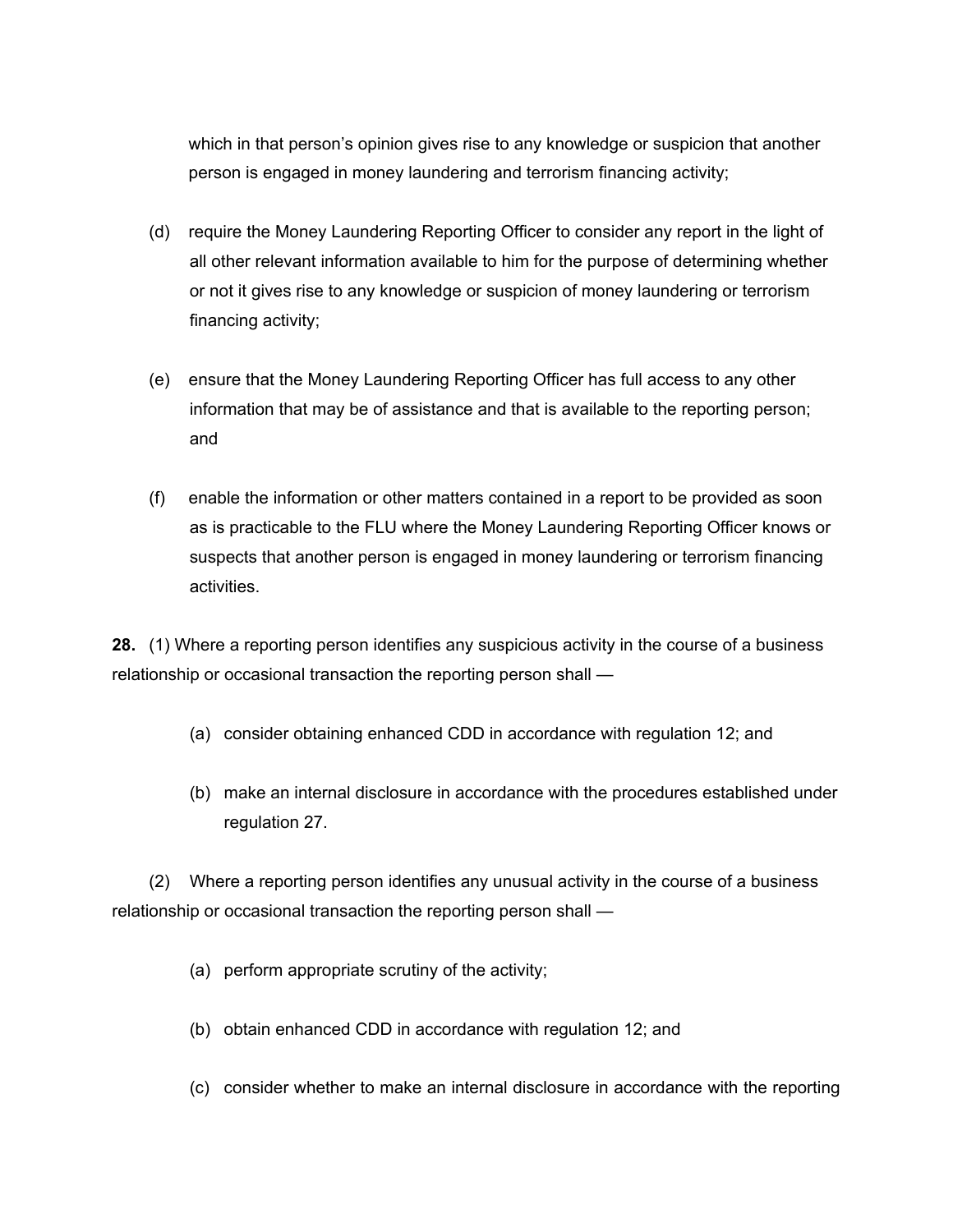#### procedures established under regulation 27.

**29.** (1) Subject to regulation 26(3), where an internal disclosure has been made, the Money Laundering Reporting Officer shall assess the information contained within the disclosure to determine whether there are reasonable grounds for knowing or suspecting that the activity is related to money laundering, terrorism financing or proliferation financing.

(2) The Money Laundering Reporting Officer shall forthwith make a report in accordance with section 14 of the Act to the FlU where he knows or has reason to believe that an internal disclosure may be suspicious.

(3) Where FIU receives a report made by a Money Laundering Reporting Officer pursuant to paragraph (2), it shall acknowledge receipt of the report forthwith.

# **Amended by** [Act No. 9 of [2019\]](https://supremecourt.govmu.org/_layouts/CLIS.DMS/search/searchdocumentbykey.aspx?ID=%5BAct%20No.%209%20of%202019%5D&list=Legislations)

**30.** (1) A reporting person must establish and maintain separate registers of—

- (a) all internal disclosures; and
- (b) all external disclosures.

(2) The registers of internal disclosures and external disclosures may be contained in a single document if the details required to be included in those registers under paragraph (3) can be presented separately for internal disclosures and external disclosures upon request by a competent authority.

- (3) The registers must include details of—
	- (a) the date on which the report is made;
	- (b) the person who makes the report;
	- (c) for internal disclosures, whether it is made to the Money Laundering Reporting